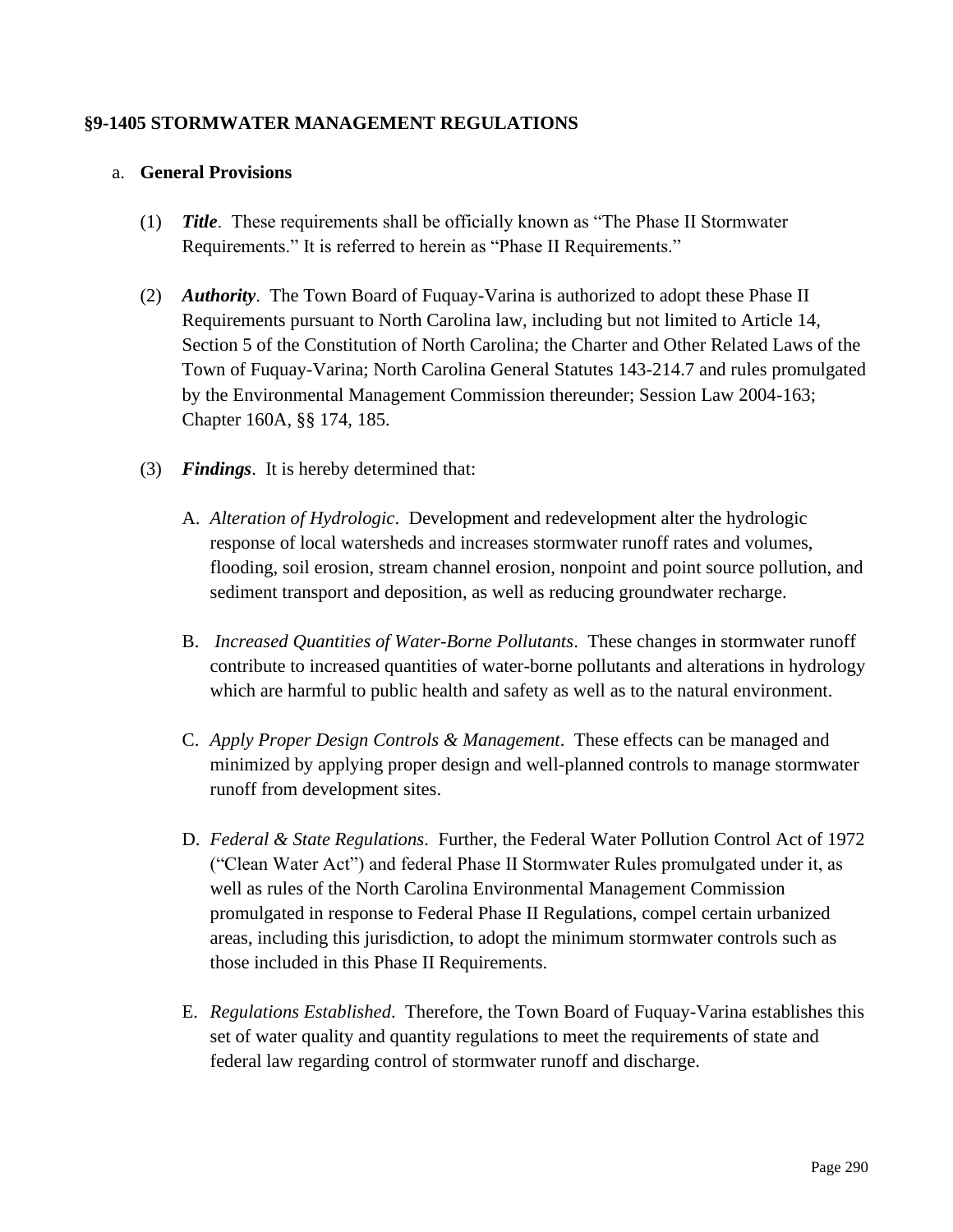- (4) *Purpose*. The purpose of the Phase II Stormwater Requirements are as follows:
	- A. *General*. The purpose of the Phase II Stormwater Requirements is to protect, maintain and enhance the public health, safety, environment and general welfare by establishing minimum requirements and procedures to control the adverse effects of increased postdevelopment stormwater runoff and nonpoint and point source pollution associated with new development and redevelopment as well as illicit discharges into municipal stormwater systems. It has been determined that proper management of constructionrelated and post-development stormwater runoff will minimize damage to public and private property and infrastructure, safeguard the public health, safety, and general welfare, and protect water and aquatic resources.
	- B. *Specific*. The Phase II Requirements seeks to meet its general purpose through the following specific objectives and means:
		- i. *Decision-Making Processes*. Establishing decision-making processes for development that protects the integrity of watersheds and preserves the health of water resources.
		- ii. *Maintain Pre-Development Hydrologic*. Requiring that new development and redevelopment maintain the pre-development hydrologic response in their postdevelopment state as nearly as practicable for the applicable design storm in order to reduce flooding, stream bank erosion, nonpoint and point source pollution and increases in stream temperature, and to maintain the integrity of stream channels and aquatic habitats.
		- iii. *Minimum Post-Development Stormwater*. Establishing minimum postdevelopment stormwater management standards and design criteria for the regulation and control of stormwater runoff quantity and quality.
		- iv. *Design & Review Criteria*. Establishing design and review criteria for the construction, function, and use of structural stormwater BMPs that may be used to meet the minimum post-development stormwater management standards.
		- v. *Better Management & Site Design Practices*. Encouraging the use of better management and site design practices, such as the use of vegetated conveyances for stormwater and the preservation of green space and other conservation areas to the maximum extent practicable.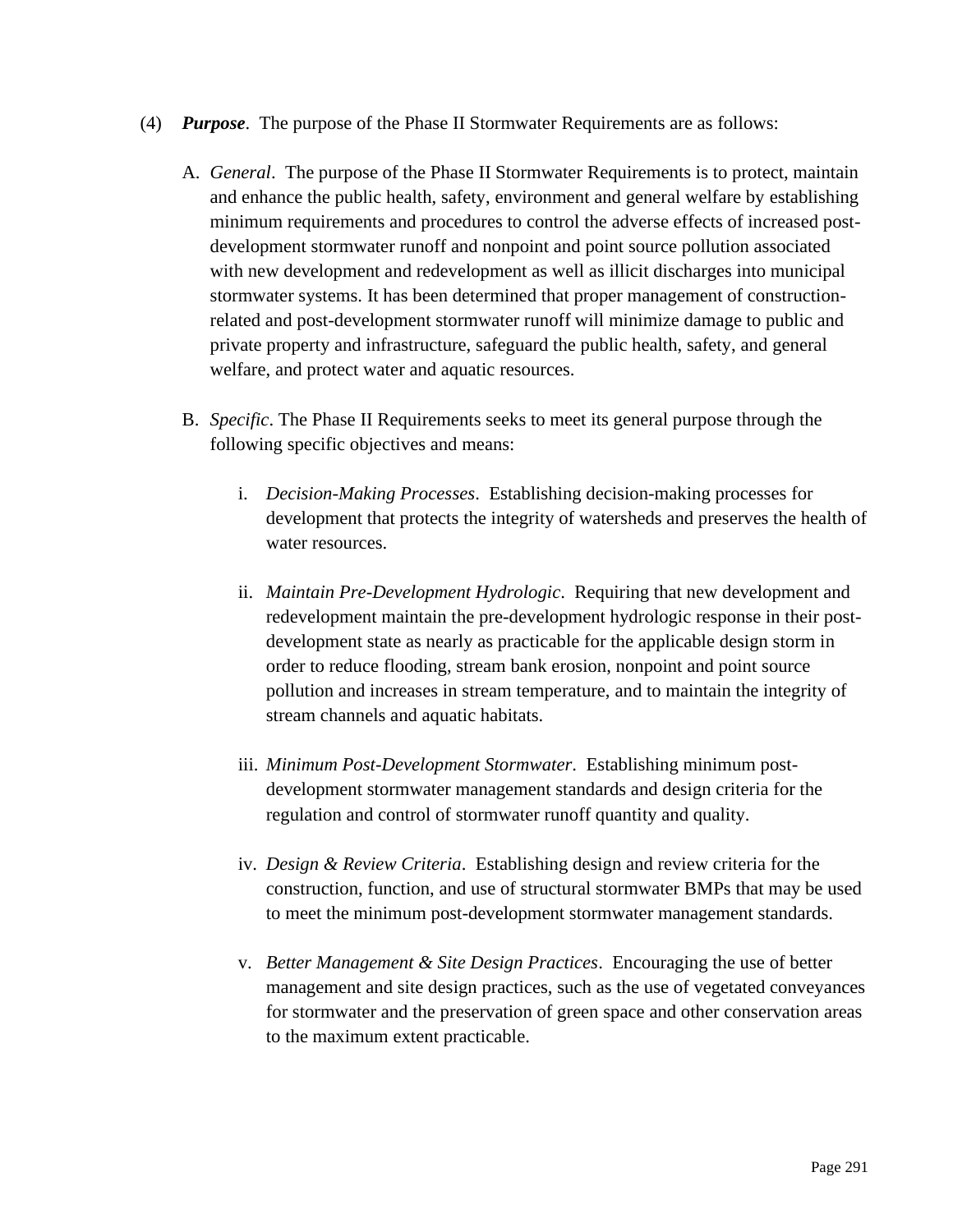- vi. *Long-Term Responsibility*. Establishing provisions for the long-term responsibility for and maintenance of structural and nonstructural stormwater Best Management Practices (BMPs) to ensure that they continue to function as designed, are maintained appropriately, and pose no threat to public safety.
- vii. *Administrative Procedures*. Establishing administrative procedures for the submission, review, approval and disapproval of stormwater management plans, for the inspection of approved projects, and to assure appropriate long-term maintenance.
- viii. *Coordinate with Open Space Plan & Open Space Developments*. Coordinating site design plans that include open space and natural areas within Open Space Developments, and the "Fuquay-Varina Open Space Plan".
- ix. *Control Illicit Discharges*. Controlling illicit discharges into the municipality's separate stormwater system.
- (5) *Applicability & Jurisdiction*. Phase II Stormwater Requirements shall apply to all development and redevelopment as follows:
	- A. *General*. Beginning with and subsequent to its effective date, the Phase II Requirements shall be applicable to all development and redevelopment, including, but not limited to, site plan applications, subdivision applications, building applications, floodplain applications, and grading applications within the corporate limits of the Town of Fuquay-Varina as shown on the mapping maintained by the Town of Fuquay-Varina Engineering Department GIS and the map entitled "Areas Subject to Stormwater Requirements", §9-1405 Stormwater Management Regulations, unless exempt under the Phase II Requirements.

## B. *Exemptions*

- i. *Disturbance Less Than One (1) Acre*
	- 1. *Development.* Development that cumulatively disturbs less than one (1) acre and is not part of a larger common plan of development or sale is exempt from the provisions of this Phase II Requirements.
	- 2. *Redevelopment.* Redevelopment that cumulatively disturbs less than one (1) acre and is not part of a larger common plan of development or sale is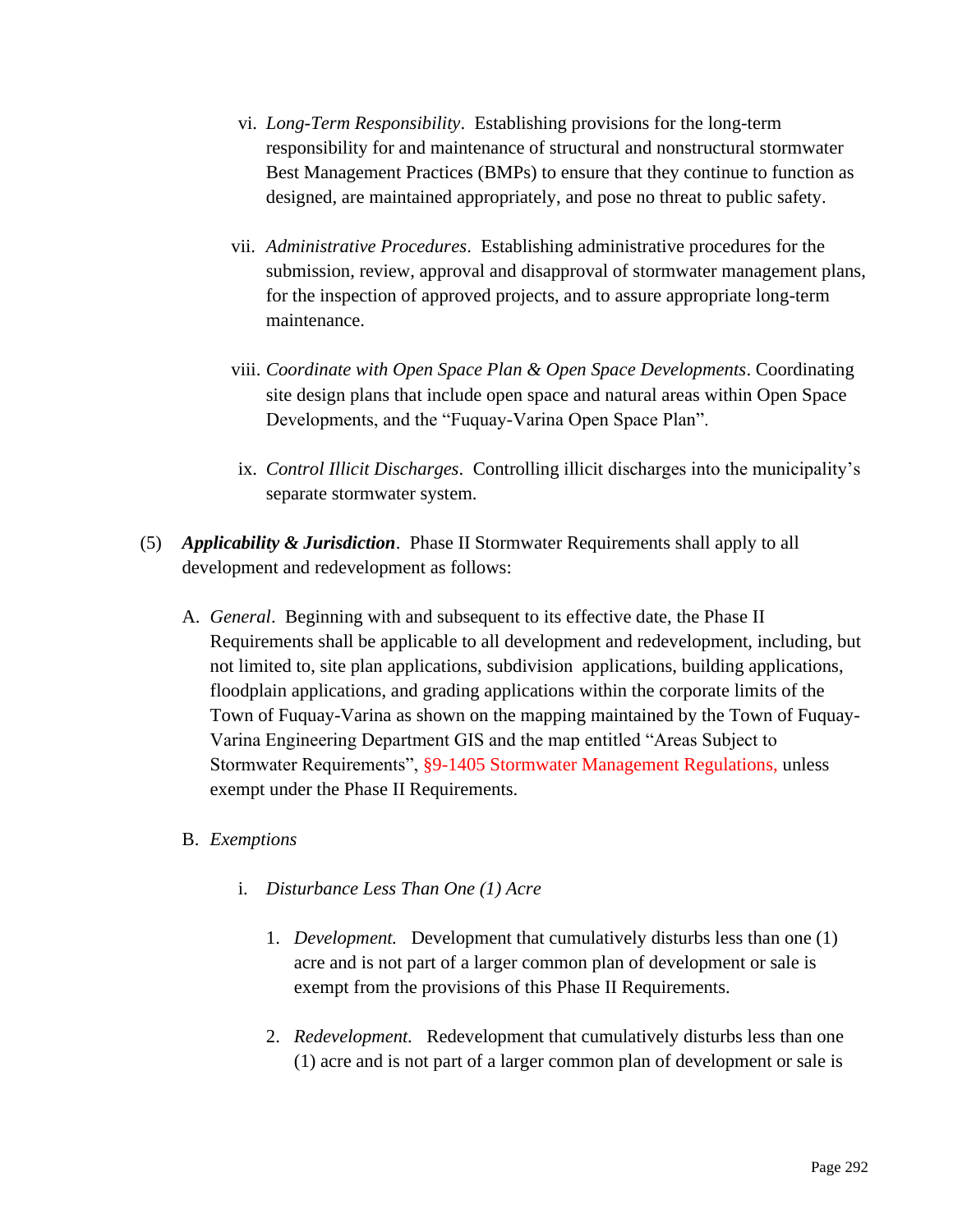exempt from the provisions of this Phase II Requirements.

- ii. *Conditions of Non-Exemption*. Development and redevelopment that disturb less than one (1) acre are not exempt if such activities are part of a larger common plan of development or sale, even though multiple, separate or distinct activities take place at different times on different schedules.
- iii. *Ongoing Farming & Forestry Activities*. Activities that are exempt from permit requirements of Section 404 of the Federal Clean Water Act, as specified in 40 CFR 232 (primarily, ongoing farming and forestry activities) are exempt from the provisions of the Phase II Requirements.
- iv. *Grandfathered Projects*. Projects grandfathered based on the following criteria:
	- 1. *Industrial & Commercial Projects under Construction*. Industrial and commercial projects under construction as of July 1, 2007 and were extended by the North Carolina Permit Extension Act of 2009.
	- 2. *Approved Construction Plans for Industrial & Commercial Projects*. Industrial and commercial projects with approved construction plans as of July 1, 2007 and were extended by the North Carolina Permit Extension Act of 2009.
	- 3. *Industrial & Commercial Projects within the Town's Review Cycle*. Industrial and commercial projects within the Town's review cycle prior to July 1, 2007 and were extended by the North Carolina Permit Extension Act of 2009.
	- 4. *Residential Single Phase Projects*. Residential single phase projects either within the Town's review cycle, or with an approved preliminary subdivision plat, or approved construction plans, or under construction as of the July 1, 2007 and were extended by the North Carolina Permit Extension Act of 2009.
	- 5. *Residential Multi-Phase Projects*. Residential multi-phase projects either within the Town's review cycle, or with an approved preliminary subdivision plat, or approved construction plans, or under construction as of the effective date of the Land Development Ordinance, with the provision that exempt phases must be under construction within 5 years of July 1, 2007 and were extended by the North Carolina Permit Extension Act of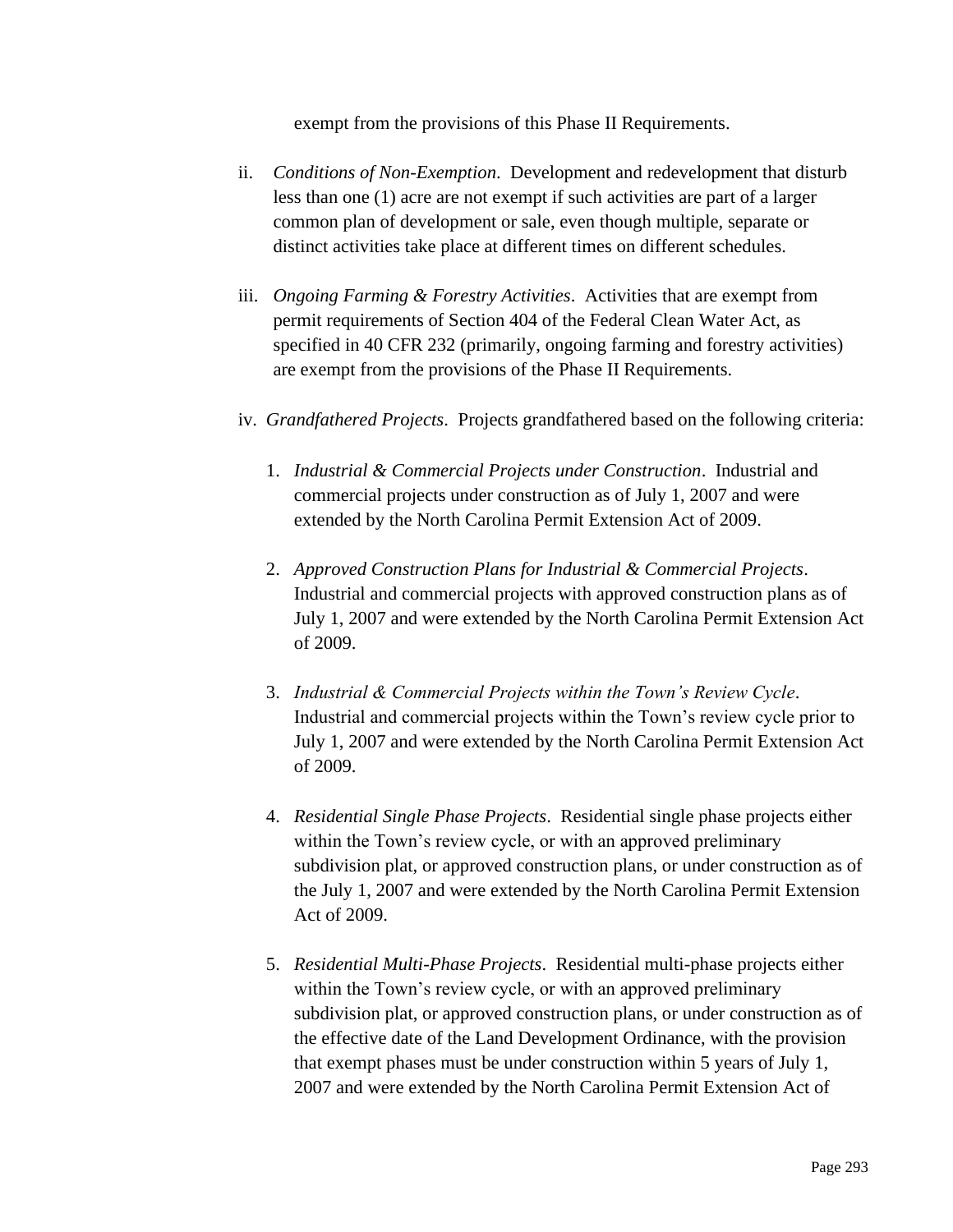2009. If changes to the approved preliminary subdivision plat result in an increase in the number of lots and/or an increase in the overall impervious surface area by ten percent (10%) or more, the requirements of the Phase II Regulations shall then apply to that changed phase of the project.

- C. *Compliance & Permit Required*. No development or redevelopment shall occur except in compliance with the provisions of the Land Development Ordinance or unless exempted. No development for which a permit is required pursuant to the Land Development Ordinance shall occur except in compliance with the provisions, conditions, and limitations of the permit.
	- D. *Violation(s) Continues*. Any violation of provisions existing on the effective date of the Phase II Stormwater Requirements, February 3, 2014, shall continue to be a violation under the Phase II Requirements and be subject to penalties and enforcement under the Land Development Ordinance unless the use, development, construction, or other activity complies with the provisions of the Phase II Stormwater Requirements.
- (6) *Interpretation*. Phase II Stormwater Requirements shall be interpreted as follows:
	- A. *Meaning & Intent*. All provisions, terms, phrases, and expressions contained in the Phase II Requirements shall be construed according to the general and specific purposes set forth in §9-1405 Stormwater Management Regulations (4), Purpose of this Article. If a different or more specific meaning is given for a term defined elsewhere in the Code of Ordinances of the Town of Fuquay-Varina, the meaning and application of the terms in the Phase II Requirements shall control for purposes of application of the Land Development Ordinance.
	- B. *Text Controls in Event of Conflict*. In the event of a conflict or inconsistency between the text of the Land Development Ordinance and any heading, caption, figure, illustration, table, or map, the text shall control.
	- C. *Authority for Interpretation*. The Stormwater Administrator has the authority to determine the interpretation of this Article in the Land Development Ordinance. Any person may request an interpretation by submitting a written request to the Stormwater Administrator who shall respond in writing within 30 days. The Stormwater Administrator shall keep on file a record of all written interpretations of the Phase II Requirements.
	- D. *References to Statutes, Regulations, & Documents*. Whenever reference is made to a resolution, ordinance, statute, regulation, manual (including the Design Manual), or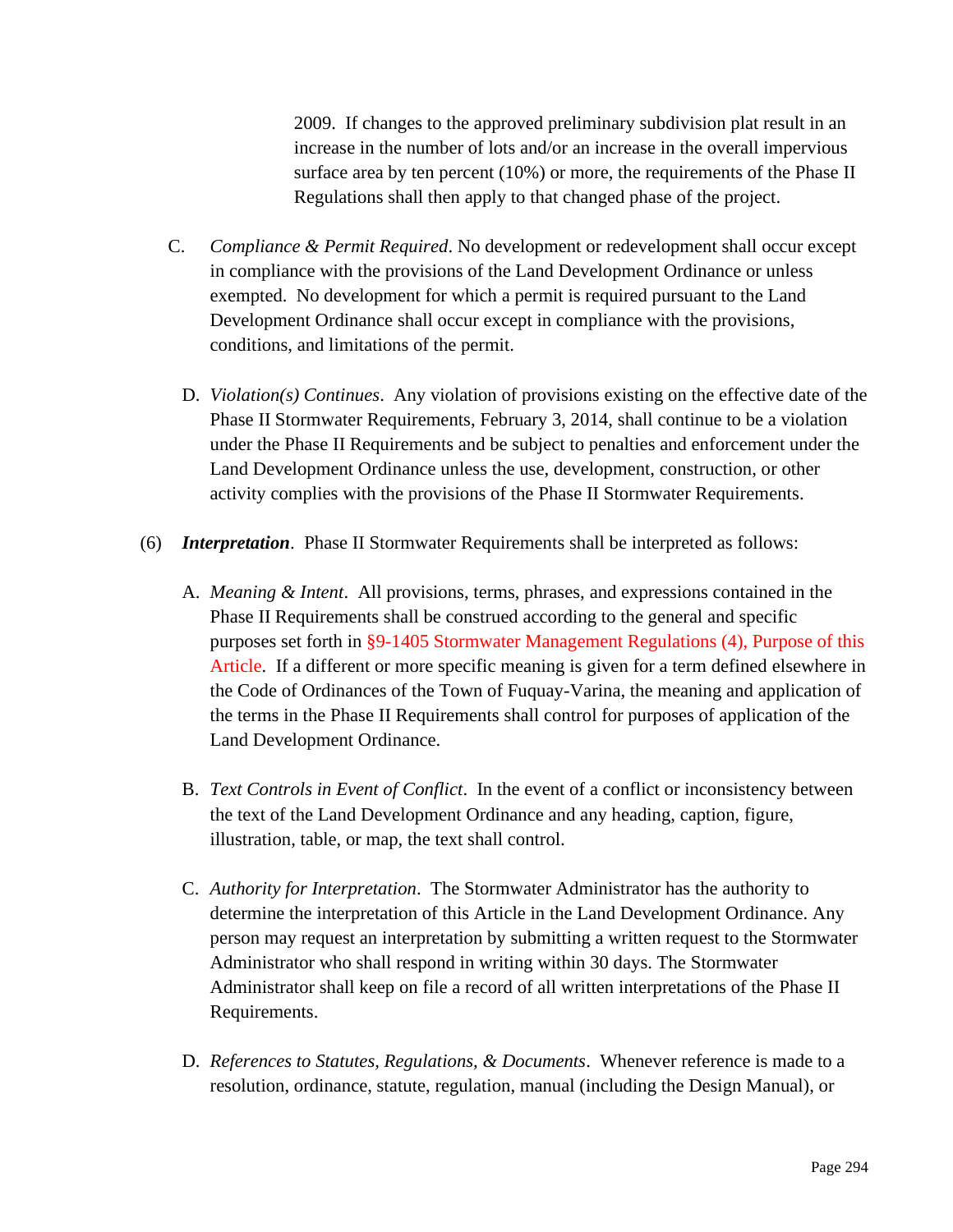document, it shall be construed as a reference to the most recent edition of such that has been finalized and published with due provision for notice and comment, unless otherwise specifically stated.

- E. *Computation of Time*. The time in which an act is to be done shall be computed by excluding the first day and including the last day. If a deadline or required date of action falls on a Saturday, Sunday, State/Federal holiday, or holiday observed by the Town of Fuquay-Varina, the deadline or required date of action shall be the next day that is not a Saturday, Sunday, State/Federal Holiday, or holiday observed by the Town of Fuquay-Varina. References to days are calendar days unless otherwise stated.
- F. *Delegation of Authority*. Any act authorized by the Phase II Requirements to be carried out by the Stormwater Administrator of the Town of Fuquay-Varina may be carried out by his or her designee.
- G. *Usage*. Terms shall be interpreted as follows:
	- i. *Mandatory & Discretionary Terms*. The words "shall," "must," and "will" are mandatory in nature, establishing an obligation or duty to comply with the particular provision. The words "may" and "should" are permissive in nature.
	- ii. *Conjunctions*. Unless the context clearly indicates the contrary, conjunctions shall be interpreted as follows: The word "and" indicates that all connected items, conditions, provisions or events apply. The word "or" indicates that one (1) or more of the connected items, conditions, provisions or events apply.
	- iii. *Tense, Plurals, & Gender*. Words used in the present tense include the future tense. Words used in the singular number include the plural number and the plural number includes the singular number, unless the context of the particular usage clearly indicates otherwise. Words used in the masculine gender include the feminine gender, and vice versa.
- H. *Measurement & Computation*. Lot area refers to the amount of horizontal land area contained inside the lot lines of a lot or site.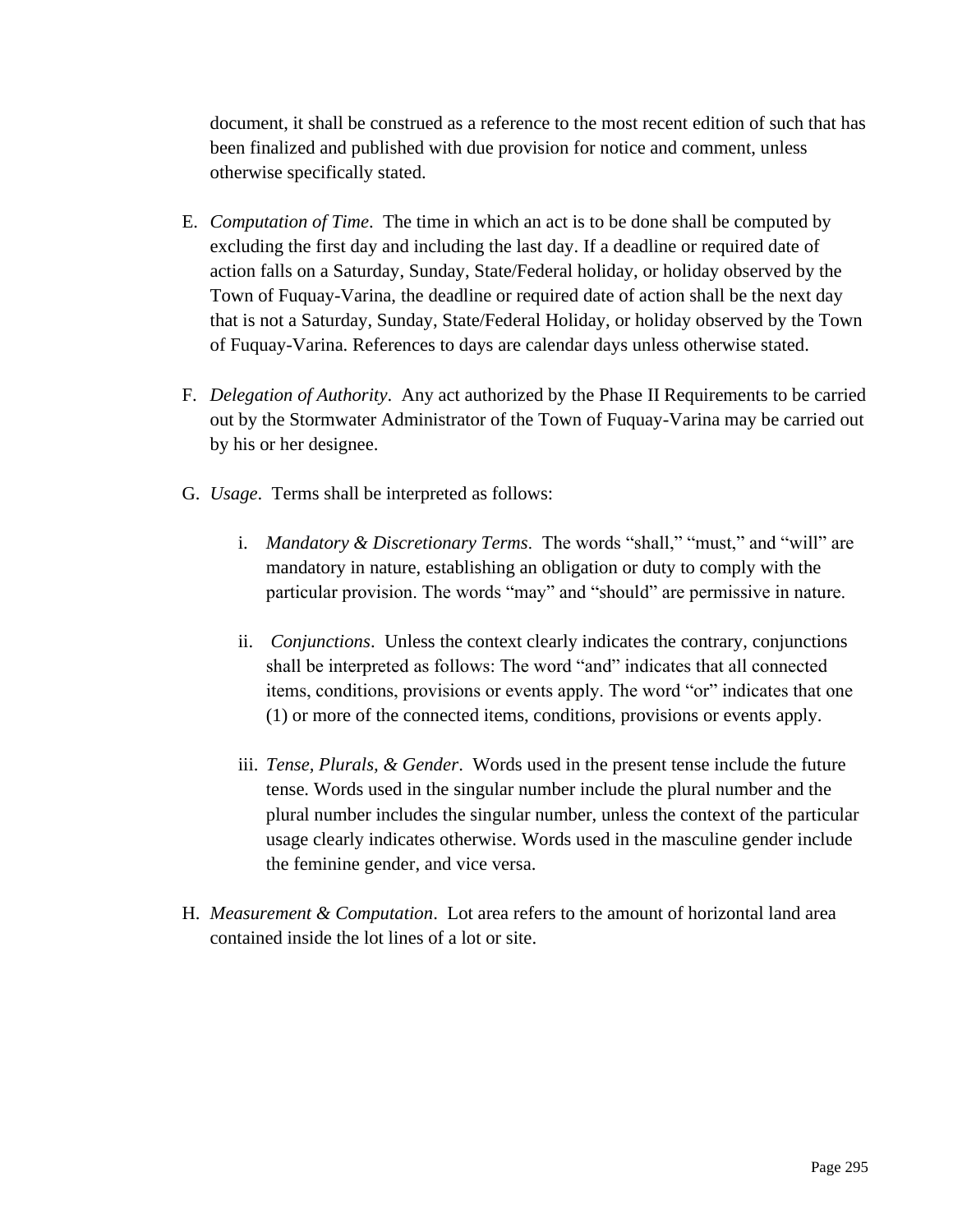- (7) *Design Manual*. The design manual stormwater management shall apply as follows:
	- A. *References to Design Manual*
		- i. *Stormwater Administrator Responsibility*. The Stormwater Administrator shall use the policy, criteria, and information, including technical specifications and standards, in the Design Manual as the basis for decisions about stormwater permits and about the design, implementation and performance of structural and non-structural stormwater BMPs.
		- ii. *Acceptable Stormwater Practices*. The Design Manual includes a list of acceptable stormwater treatment practices, including the specific design criteria for each stormwater practice. Stormwater treatment practices that are designed, constructed, and maintained in accordance with these design and sizing criteria will be presumed to meet the minimum water quality performance standards of the Phase II laws.
	- B. *Relationship of Design Manual with North Carolina Department of Environmental & Natural Resources*. Relationship of the Design Manual published by the North Carolina Department of Environmental Quality (DEQ), Division of Energy, Mineral and Land Resources (DEMLR) to Other Laws and Regulations. If the specifications or guidelines of the Design Manual are more restrictive or apply a higher standard than other laws or regulations, that fact shall not prevent application of the specifications or guidelines in the Design Manual.
	- C. *Changes to Standards & Specifications*. If the standards, specifications, guidelines, policies, criteria, or other information in the Design Manual are amended subsequent to the submittal of an application for approval pursuant to the Land Development Ordinance, but prior to approval, the new information shall control and shall be utilized in reviewing the application and in implementing the Land Development Ordinance with regard to the application.
	- D. *Amendments to Design Manual*. Procedures for amending the Design Manual shall apply as follows:
		- i. *Updated & Expanded Design Manual*. The Design Manual may be updated and expanded from time to time, based on advancements in technology and engineering, improved knowledge of local conditions, or local monitoring or maintenance experience.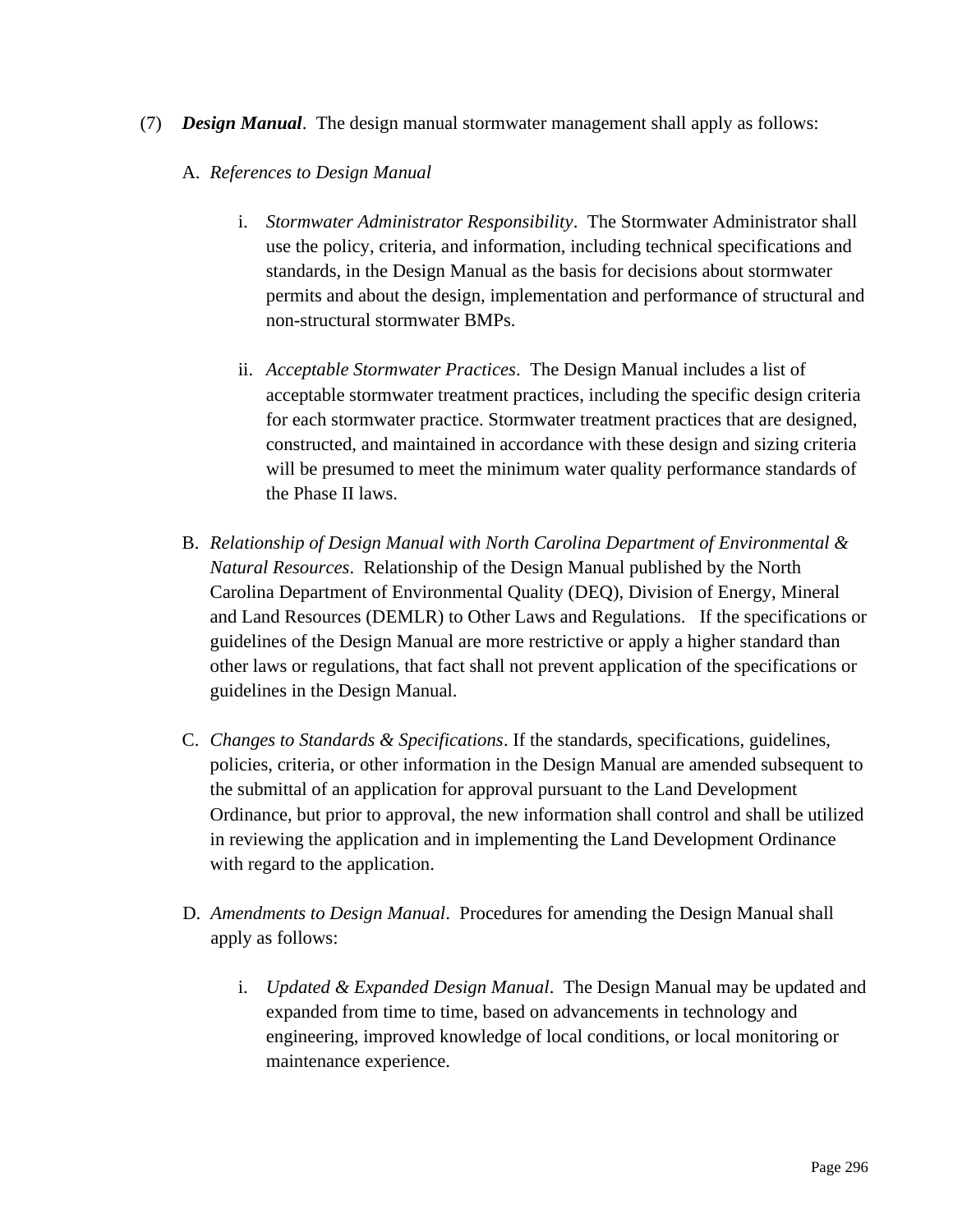- ii. *Public Notice to Amend Design Manual*. Prior to amending or updating the Design Manual, proposed changes shall be generally publicized and made available for review, and an opportunity for comment by interested persons shall be provided. Currently, DEQ provides public notices and asks for comments regarding updates to the Design Manual. This information is available on their website or by subscription to their email list serve.
- (8) *Relationship to Other Laws, Regulations, & Private Agreements*. The relationship to other laws, regulations and agreements shall apply as follows:
	- A. *Conflict with Laws*. The Phase II Requirements are not intended to modify or repeal any other ordinance, rule, regulation or other provision of law. The requirements of the Phase II Requirements are in addition to the requirements of any other ordinance, rule, regulation or other provision of law, and where any provision of the Phase II Requirements imposes restrictions different from those imposed by any other ordinance, rule, regulation or other provision of law, whichever provision is more restrictive or imposes higher protective standards for human or environmental health, safety, and welfare, shall control.
	- B. *Private Agreements*. The Phase II Requirements are not intended to revoke or repeal any easement, covenant, or other private agreement. However, where the regulations of the Phase II Requirements are more restrictive or impose higher standards or requirements than such easement, covenant, or other private agreement, then the requirements of the Land Development Ordinance, which this Article is a part, shall govern. Nothing in the Phase II Requirements shall modify or repeal any private covenant or deed restriction, but such covenant or restriction shall not legitimize any failure to comply with the Land Development Ordinance. In no case shall the Town of Fuquay-Varina be obligated to enforce the provisions of any easements, covenants, or agreements between private parties.
- (9) *Severability.* If the provisions of any section, subsection, paragraph, subdivision or clause of this Article shall be adjudged invalidated by a court of competent jurisdiction, such judgment shall not affect or invalidate the remainder of any section, subsection, paragraph, subdivision or clause of this Article.

## b. **Definitions**

When used in this Article, the words and terms shall have the meaning set forth in Article S Interpretations & Definitions of the Land Development Ordinance.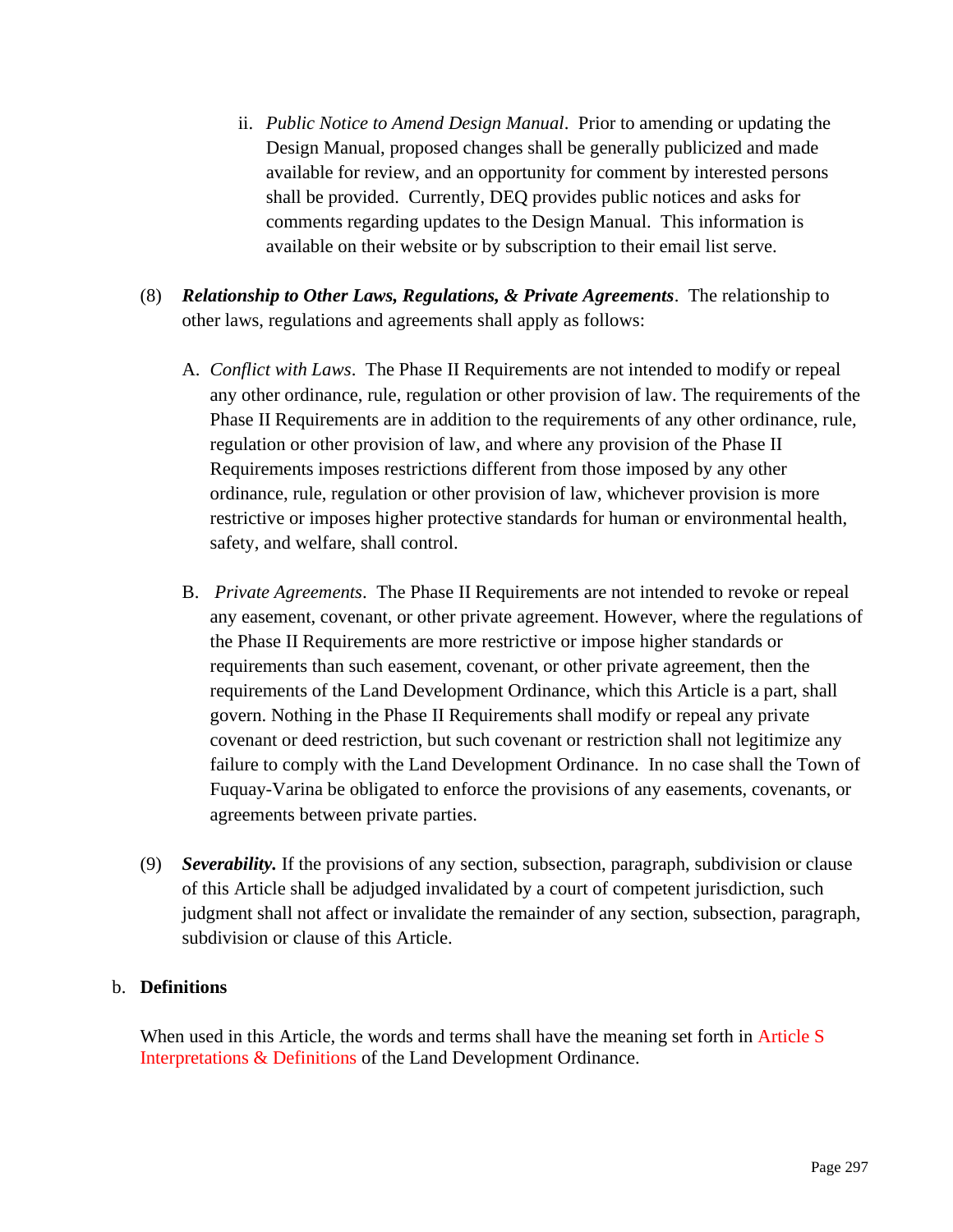#### c. **Administration & Procedures**

- (1) *Review & Decision-making Entities*. The Stormwater Administrator shall review, oversee and make determinations as follows:
	- A. *Designation*. The Stormwater Administrator shall be the Town Manager or his/her designee.
	- B. *Powers & Duties*. In addition to the powers and duties that may be confirmed by other provisions of the Code of Ordinances of the Town of Fuquay-Varina and other laws, the Stormwater Administrator shall have the following powers and duties under the Phase II Requirements:
		- i. *Applications*. To review and approve, approve with conditions, or disapproved applications for approval of plans pursuant to the Phase II Requirements.
		- ii. *Interpretations*. To determine and render interpretations of the Phase II Requirements.
		- iii. *Requirements, Schedules, Reviews, & Recommendations*. To establish application requirements and schedules for submittal and review of applications and appeals, to review and make recommendations to the Board of Commissioners of the Town of Fuquay-Varina on such applications for development or redevelopment approvals.
		- iv. *Enforcement.* To enforce the provisions of the Phase II Requirements in accordance with its enforcement provisions.
		- v. *Maintain Records & Documentation*. To maintain records, maps, and official materials as they relate to the adoption, amendment, enforcement, or administration of the Phase II Requirements.
		- vi. *Technical Assistance*. To provide expertise and technical assistance to the Board of Commissioners of the Town of Fuquay-Varina upon request.
		- vii. *Designate Personnel*. To designate appropriate other person(s) who shall carry out the powers and duties of the Stormwater Administrator.
		- viii. *Other Action & Administration*. To take any other action necessary to administer the provisions of the Phase II Requirements.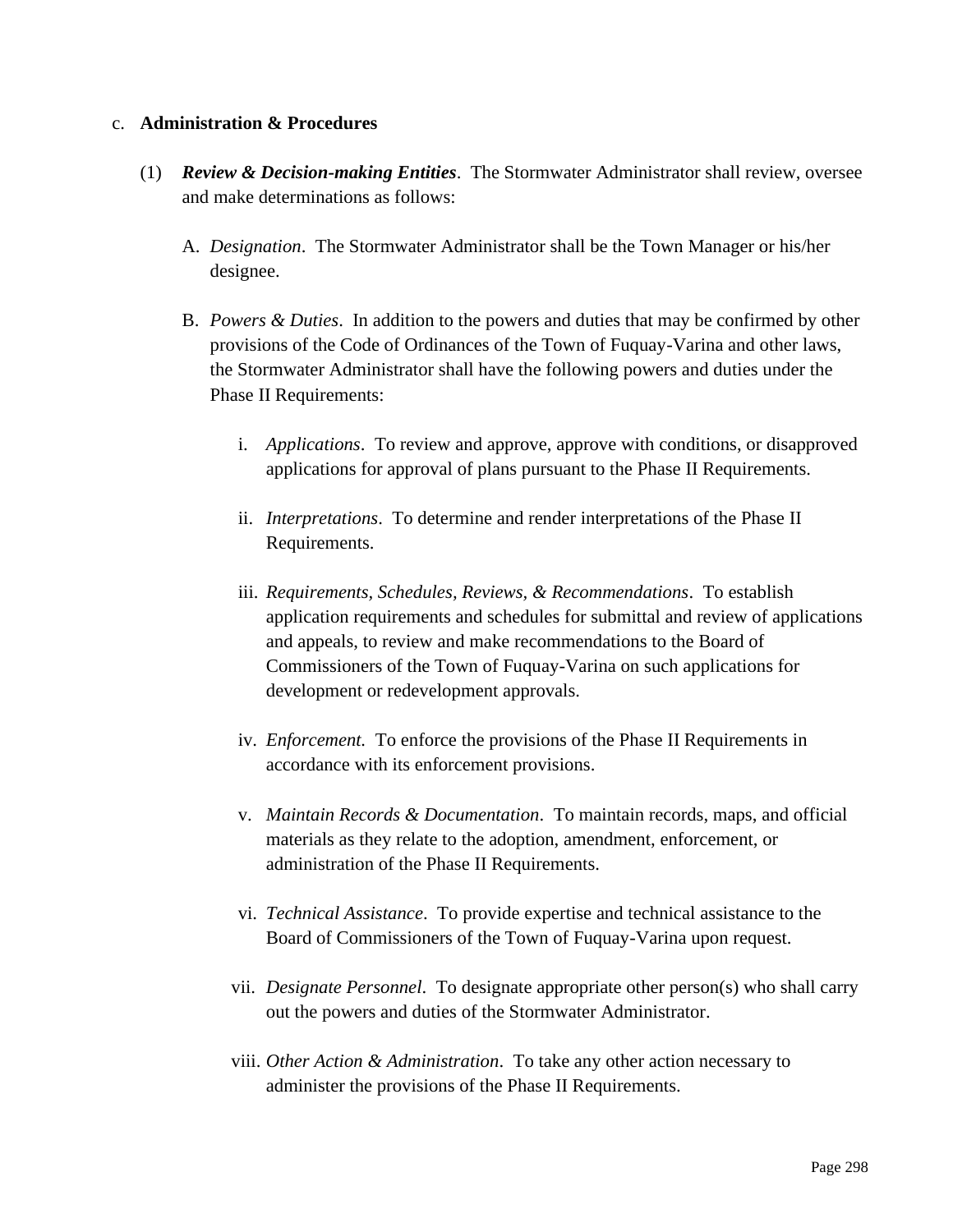- (2) *Review Procedures*. The following procedures shall apply to obtain a stormwater management permit:
	- A. *Permit Required/Must Obtain a Permit*. A stormwater permit is required for all development and redevelopment unless exempt pursuant to the Phase II Requirements.
	- B. *Effect of* Permit. Stormwater Management permits shall govern as follows:
		- i. *Permit Governs Design & Construction*. A stormwater permit shall govern the design, installation, and construction of stormwater management and control practices on the site, including structural BMPs and elements of site design for stormwater management other than structural BMPs.
		- ii. *Permit is Mechanism for Review, Approval & Inspection*. The permit is intended to provide a mechanism for the review, approval, and inspection of the approach to be used for the management and control of stormwater for the development or redevelopment site consistent with the requirements of the Phase II Requirements, whether the approach consists of structural BMPs or other techniques such as low-impact or low- density designs. The permit does not continue in existence indefinitely after the completion of the project; rather, compliance after project construction is assured by the maintenance provisions of the Phase II Requirements.
	- C. *Authority to File Applications*. All applications required pursuant to the Phase II Requirements shall be submitted to the Stormwater Administrator by the land owner or the land owners duly authorized agent.
	- D. *Establishment of Application Requirements, Schedule, & Fees*. The following documentation and procedures shall apply:
		- i. *Application Contents & Form*. The Stormwater Administrator shall establish requirements for the content and form of all applications and shall amend and update those requirements from time to time. At a minimum, the stormwater permit application shall describe in detail how post-development stormwater runoff will be controlled and managed, the design of all stormwater facilities and practices, and how the proposed project will meet the requirements of the Phase II Requirements.
		- ii. *Submission Schedule*. The Stormwater Administrator shall establish a submission schedule for applications. The schedule shall establish deadlines by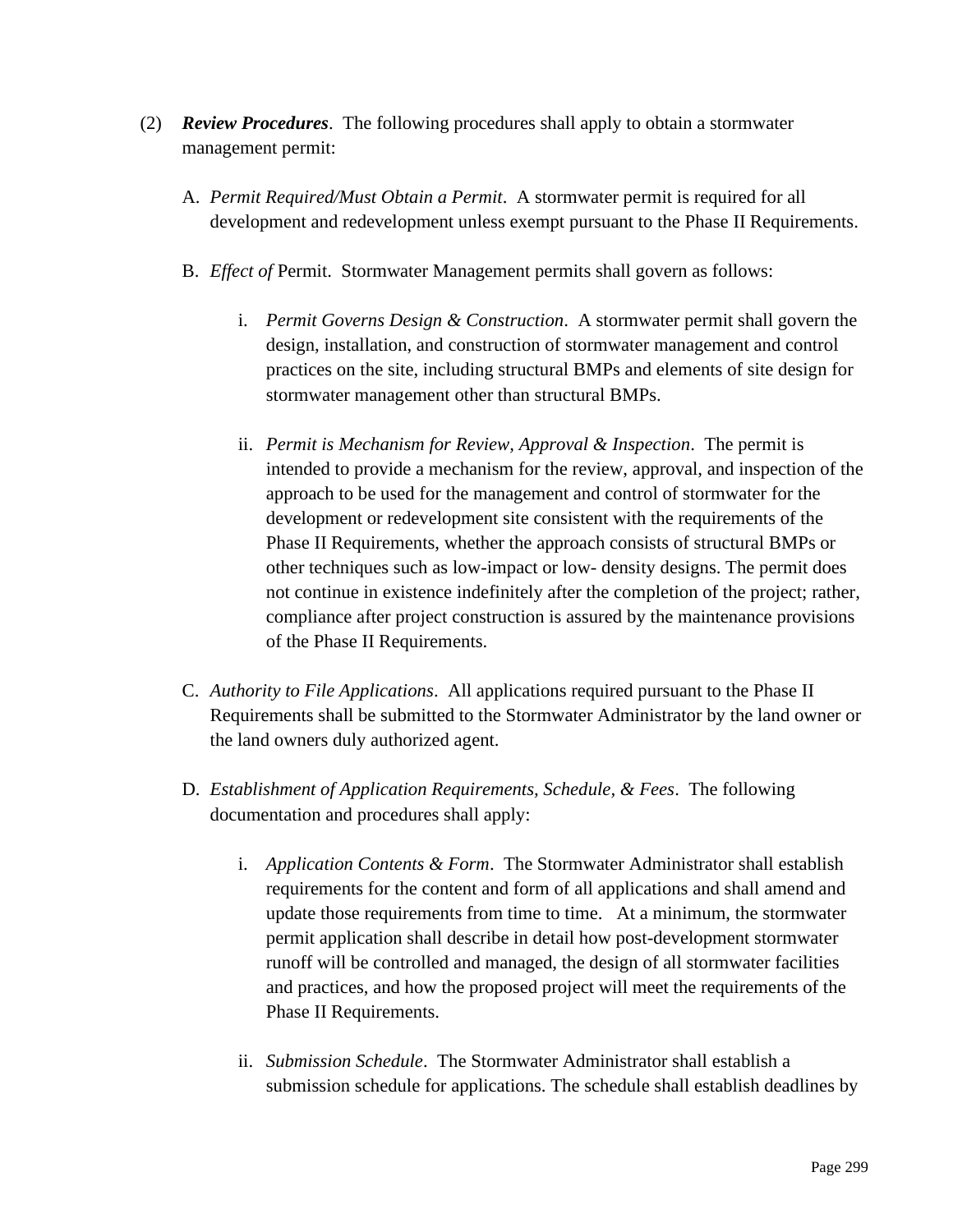which complete applications must be submitted for the purpose of ensuring that there is adequate time to review applications, and that the various stages in the review process are accommodated.

- iii. *Permit Review Fee*. The Board of Commissioners of the Town of Fuquay-Varina shall establish permit review fees as well as policies regarding refund of any fees upon withdrawal of an application, and may amend and update the fees and policies from time to time.
- iv. *Administrative Manual*. For applications required under the Phase II Requirements, the Stormwater Administrator shall compile the application requirements, submission schedule, fee schedule, a copy of this section of Article I Environmental Protection Standards, and information on how and where to obtain the Design Manual and Administrative Manual, which shall be made available to the public.
- E. *Submittal of Complete Application*. Submission of an application for a Stormwater Management permit shall be in accordance with the following:
	- i. *Application Submittal*. Applications shall be submitted to the Stormwater Administrator pursuant to the application submittal schedule in the form established by the Stormwater Administrator, along with the appropriate fee established pursuant to this section of Article I Environmental Protection Standards.
	- ii. *Complete Application*. An application shall be considered as submitted only when it contains all elements of a complete application pursuant to the Phase II Requirements, along with the appropriate fee. If the Stormwater Administrator finds that an application is incomplete, the applicant shall be notified of the deficient elements and shall be provided with an opportunity to submit a complete application. However, the submittal of an incomplete application shall not suffice to meet a deadline contained in the submission schedule established herein.
- F. *Review*. The Stormwater Administrator shall review the application and determine whether the application complies with the standards of the Phase II Requirements in accordance with the following:
	- i. *Approval*. If the Stormwater Administrator finds that the application complies with the standards of the Phase II Requirements, the Stormwater Administrator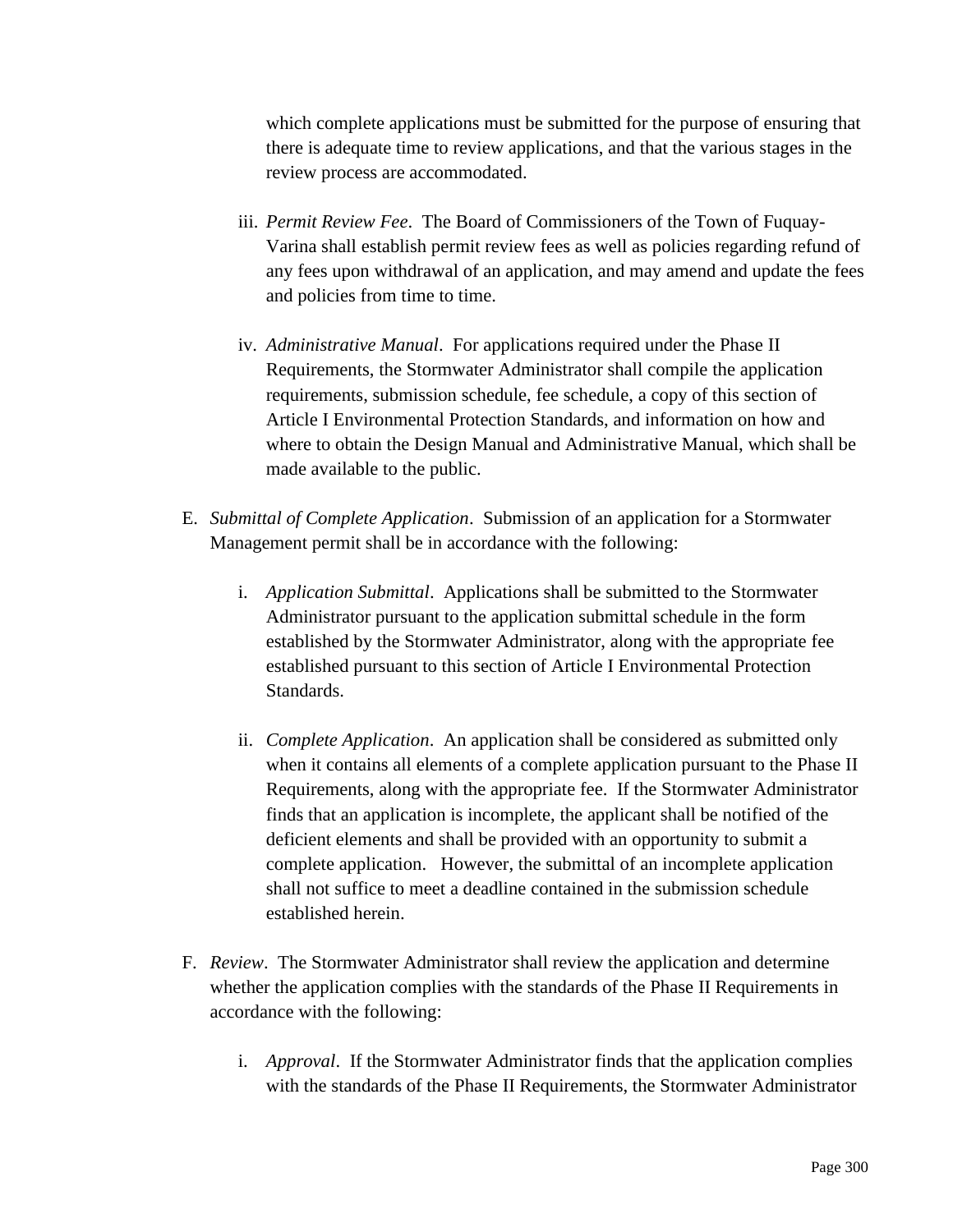shall approve the application. The Stormwater Administrator may impose reasonable conditions of approval as needed to ensure compliance with the Phase II Requirements. The conditions shall be included as part of the approval.

- ii. *Failure to Comply*. If the Stormwater Administrator finds that the application fails to comply with the standards of the Phase II Requirements, the Stormwater Administrator shall notify the applicant and shall indicate how the application fails to comply. The applicant shall have an opportunity to submit a revised application.
- iii. *Revisions & Subsequent Review*. Procedures for revisions and reviews shall be in accordance with the following:
	- 1. *Revised Application*. A complete revised application shall be reviewed by the Stormwater Administrator after its resubmittal and shall be approved, approved with conditions, or disapproved.
	- 2. *Application Withdrawn*. If a revised application is not resubmitted within 120 days from the date the applicant was notified, the application shall be considered withdrawn, and a new submittal for the same or substantially the same project shall be required along with the appropriate submittal fee.
	- 3. *Resubmittal without Payment*. One (1) resubmittal of a revised application may be submitted without payment of an additional permit review fee. Any resubmittal after the first resubmittal shall be accompanied by the appropriate submittal fee, as established pursuant to the Phase II Requirements.
- (3) *Review & Approval Schedule.* The submittal, review and approval of a stormwater management permit shall be in accordance with the following:
	- A. *Concept Plan & Consultation Meeting*. Before a stormwater management permit application is deemed complete, the Stormwater Administrator or developer may request a consultation on a concept plan for the post-construction stormwater management system to be utilized in the proposed development project. This consultation meeting should take place at the time of the preliminary plan of a subdivision or site plan, or other early step in the development process. The purpose of this meeting is to discuss the post-construction stormwater management measures necessary for the proposed project, as well as to discuss and assess constraints,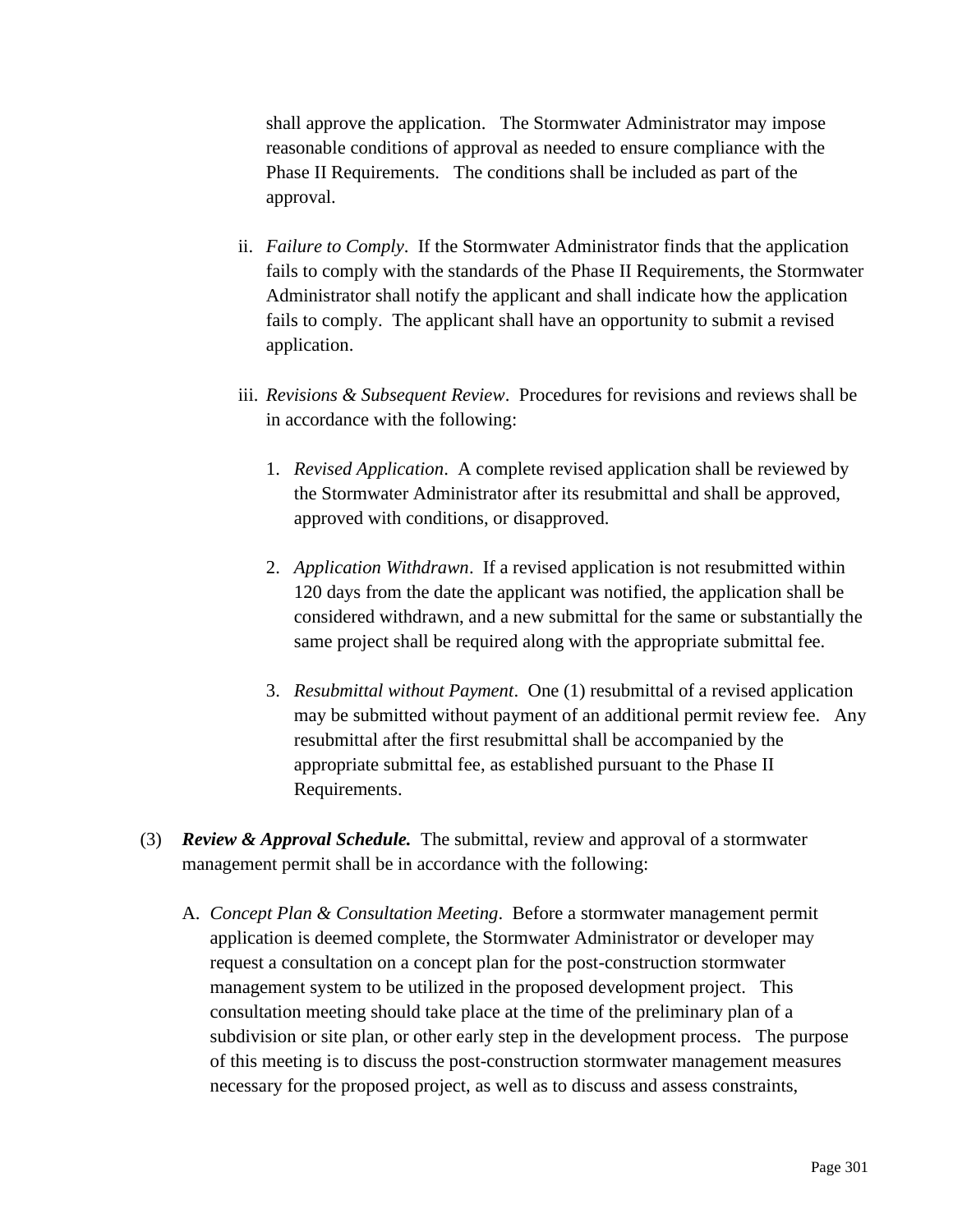opportunities and potential approaches to stormwater management designs before formal site design engineering is commenced. Local watershed plans, the Town of Fuquay-Varina open space plan, and other relevant resource protection plans may be consulted in the discussion of the concept plan. To accomplish this goal the following information must be included in the concept plan, which should be submitted in advance of the meeting:

- i. *Existing Conditions & Proposed Layout*. Existing conditions and proposed site layout sketch plans, which illustrates at a minimum; existing and proposed topography, perennial and intermittent streams, mapping of predominant soils from the soil surveys (when available), boundaries of existing predominant vegetation and proposed limits of clearing and grading, and location of existing and proposed roads, buildings, parking areas and other impervious surfaces.
- ii. *Natural Resources Inventory*. A written or graphic inventory of the natural resources on the site and surrounding area as it exists prior to the commencement of the project. This description should include a discussion of soil conditions, forest cover, geologic features, topography, wetlands, and native vegetative areas on the site, as well as the location and boundaries of other natural feature protection and conservation areas such as lakes, ponds, floodplains, stream buffers and other setbacks (e.g. drinking water well setbacks, septic system setbacks, etc.). Particular attention should be paid to environmentally sensitive features that provide particular opportunities or constraints for development.
- iii. *Stormwater Management System Concept Plan*. A written or graphic concept plan of the proposed post-development stormwater management system including preliminary selection and location of proposed structural stormwater controls; low impact design elements, location of existing and proposed conveyance systems such as grass channels, swells, and storm drains; flow paths; location of floodplain/floodway limits; relationship of the site to upstream and downstream properties and drainages; and preliminary location of a proposed stream channel modifications, such as bridge or culvert crossings.
- B. *Stormwater Management Permit Application*. The stormwater management permit application shall detail how post-development stormwater runoff will be controlled and managed and how the proposed project will meet the requirements of the Phase II Requirements, including §9-1405 Stormwater Management Regulations, d. Standards of the Section. All such plans shall be prepared by a qualified registered North Carolina professional engineer, surveyor, soil scientist, or landscape architect, and the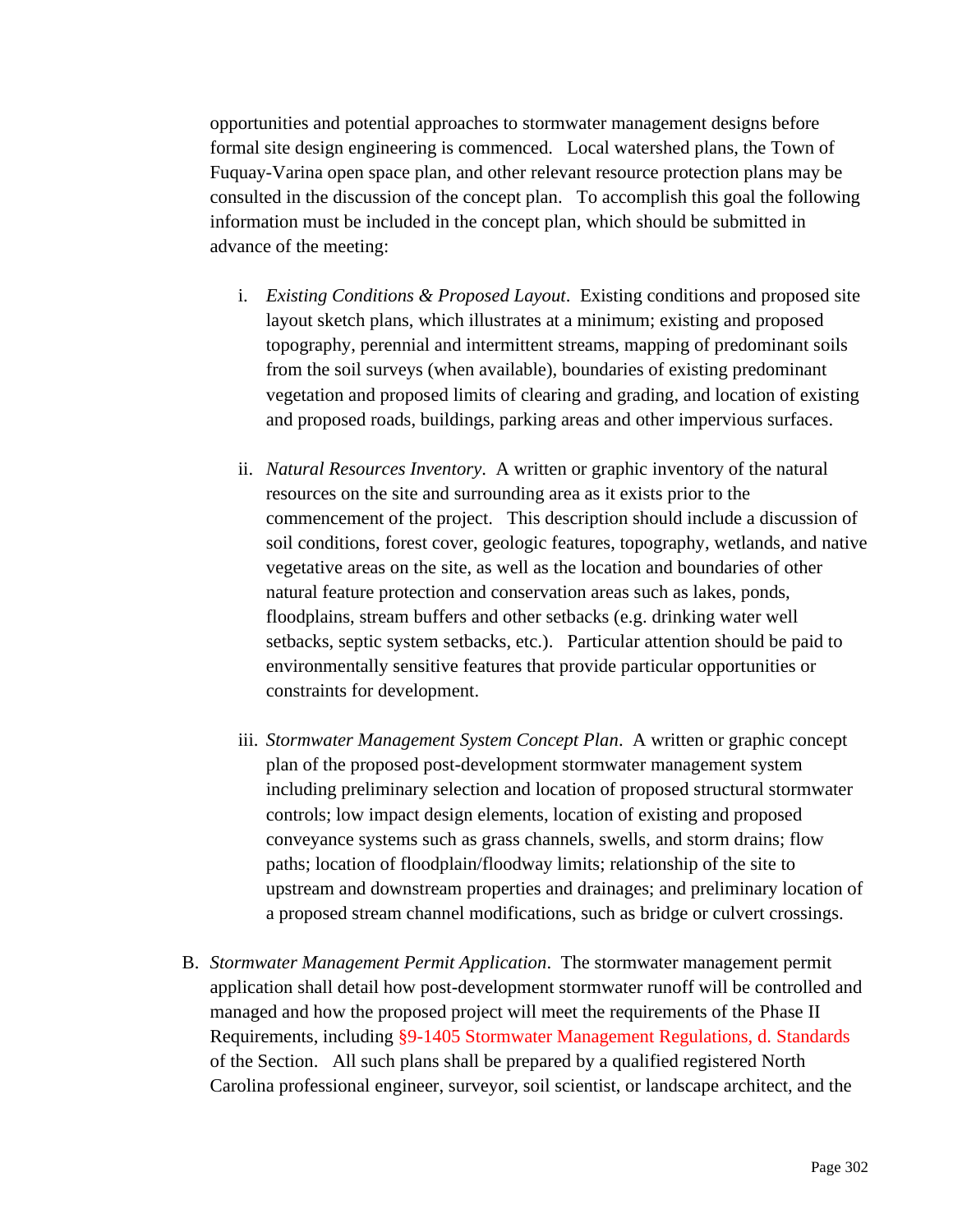engineer, surveyor, soil scientist or landscape architect shall perform services only in their area of competence and practice, and shall verify that the design of all stormwater management facilities and practices meets the submittal requirements for complete applications, that the designs and plans are sufficient to comply with applicable standards and policies found in the Design Manual, and that the designs and plans ensure compliance with the Phase II Requirements.

- C. *As-Built Plans & Final Approval*. The final documentation and certifications required upon completion of a project are as follows:
	- i. *Certification of Stormwater Management Plan*. Upon completion of a project, and before a Certificate of Occupancy shall be granted, the applicant shall certify that the completed project is in accordance with the approved stormwater management plans and designs, and shall submit actual "as-built" plans for all stormwater management facilities or practices after final construction is completed.
	- ii. *Final Design Specifications*. The plans shall show the final design specifications for all stormwater management facilities and practices and the field location, size, depth and planted vegetation of all measures, controls, and devices as installed. The designer of the stormwater management measures and plans shall certify, under seal, that the as-built stormwater measures, controls and devices are in compliance with the approved stormwater management plans and designs and with the requirements of the Phase II Requirements.
- D. *Other Permits*. No Certificate of Compliance or Occupancy shall be issued by the Inspections Department without final as-built plans and a final inspection and approval by the Stormwater Administrator, except where multiple units are served by the stormwater practice or facilities, in which case the Inspections Department may elect to withhold a percentage of permits or Certificates of Occupancy until as-built plans are submitted and final inspection and approval has occurred by the Stormwater Administrator.
- (4) *Approvals*. Approvals shall mean the following:
	- A. *Effect of Approval*. Approval authorizes the applicant to go forward with only the specific plans and activities authorized in the permit. The approval shall not be construed to exempt the applicant from obtaining other applicable approvals from local, state, and federal authorities.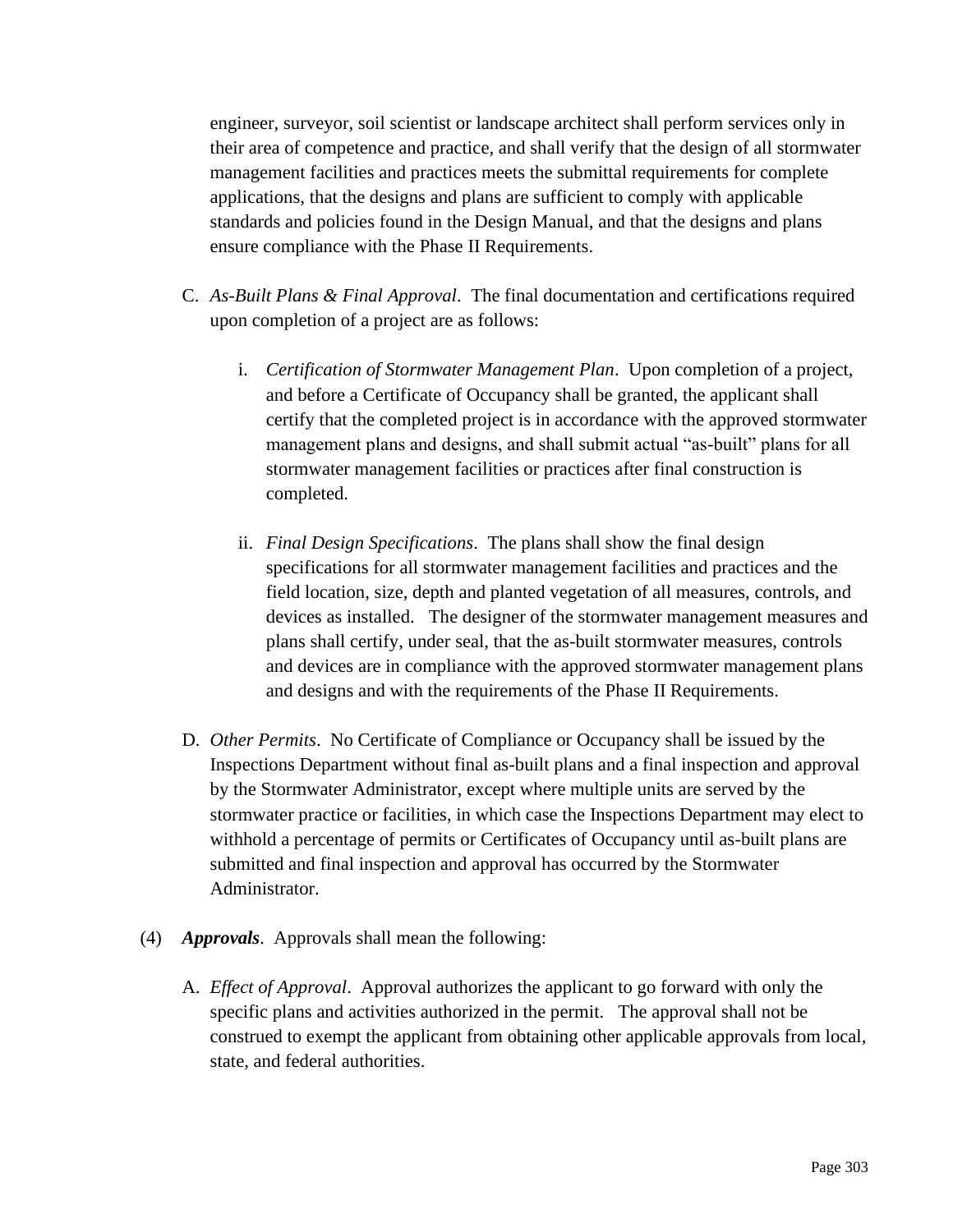- B. *Time Limit/Expiration*. Approvals shall be limited based on the following criteria:
	- i. *Plan Null & Void*. An approved plan shall become null and void if the applicant has failed to make substantial progress on the site within one (1) year after the date of approval of the permit. The Stormwater Administrator may grant a single one (1) year extension of this time limit, for good cause shown, upon receiving a written request from the applicant before the expiration of the approved plan.
	- ii. *Extension*. In granting an extension, the Stormwater Administrator may require compliance with standards adopted since the original application was submitted unless there has been substantial reliance on the original permit and the change in standards would infringe on the applicant's vested rights, if any.
- (5) *Appeals*. Any aggravated person affected by any decision, order, requirement, or determination related to the interpretation or application of the Phase II Requirements and made by the Stormwater Administrator may file an appeal to the Board of Adjustment within 30 days of the written decision. Procedures for filing appeals and for Superior Court review are covered in Article Q Procedures & Administration.

### d. **Standards**

All development and redevelopment to which the Phase II Requirements applies shall comply with the standards of this Section.

- (1) *Development Standards for Low Density Projects*. Low density projects shall comply with each of the following standards:
	- A. *Vegetative Conveyance*. Stormwater runoff from the development shall be transported from the development by vegetative conveyances to the maximum extent practicable.
	- B. *Built-upon Area & Riparian Buffers*. The relation of built-upon area and riparian buffers shall be as described in Article I Environmental Protection Standards, §9-1404 Riparian Buffers Regulations.
	- C. *Enforceable Restriction*. The approval of the stormwater permit shall require an enforceable restriction on property usage that runs with the land, such as a recorded deed restriction or protective covenants, to ensure that future development and redevelopment maintains the site consistent with the approved project plans.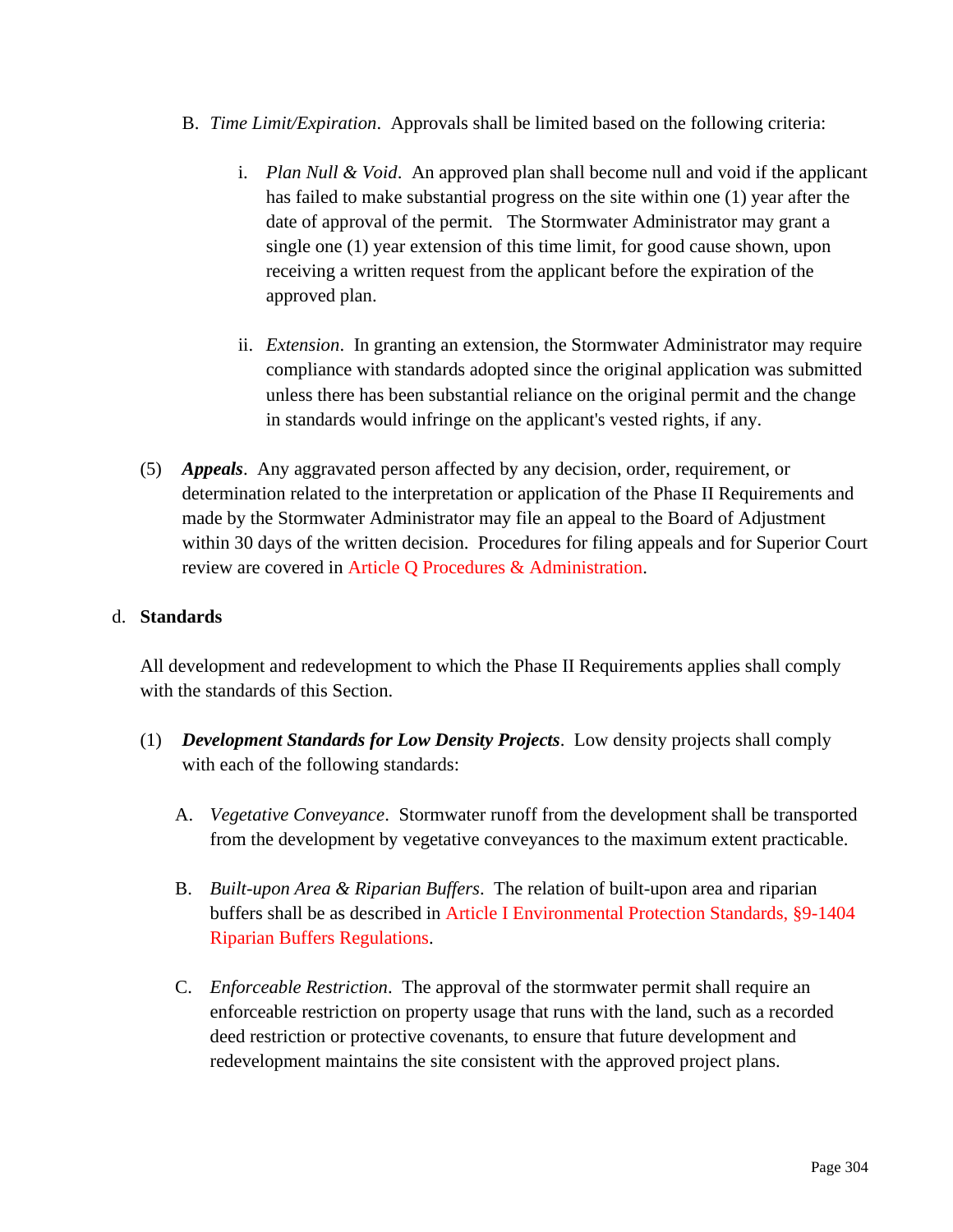- D. As determined by the Engineering Director, developments may be considered both high- and low-density, based on one (1) or more of the following criteria:
	- i. Natural drainage area boundaries
	- ii. Variations in land use throughout the project
	- iii. Construction phasing
- (2) *Development Standards for High Density Projects*. High density projects shall implement stormwater control measures that comply with each of the following standards:
	- A. *Stormwater Runoff Rate*. The measures shall control and treat the difference in stormwater runoff rate leaving the project site between the pre-and post-development conditions for, at a minimum, the 1-year, 24-hour storm, the 2-year, 24 hour storm, and the 10 year, 24 hour storm. Runoff volume drawdown time shall be a minimum of 48 hours, but not more than 120 hours.
	- B. *Storage Volume*. The measures shall provide sufficient storage volume to retain on-site the runoff from the first inch of rainfall. Runoff drawdown time shall be a minimum of 48 hours, but not more than 120 hours.
	- C. *Total Suspended Solids*. All structural stormwater treatment systems used to meet the requirements of the program shall be designed to have a minimum of 85% average annual removal for total suspended solids.
	- D. *Project in Accordance with Design Manual*. General engineering design criteria for all projects shall be in accordance with 15A NCAC 2H .1008(c), as explained in the Design Manual.
	- E. *Built-upon Area & Riparian Buffers*. The relation of built upon area and riparian buffers shall be as described in Article I Environmental Protection Standards, §9-1404 Riparian Buffers Regulations.
	- F. *Enforceable Restriction*. The approval of the stormwater permit shall require an enforceable restriction on property usage that runs with the land, such as recorded deed restrictions or protective covenants, to ensure that future development and redevelopment maintains the site consistent with the approved project plans.
- (3) *Standards for Stormwater Control Measures*. The following standards shall apply for the implementation of stormwater control measures: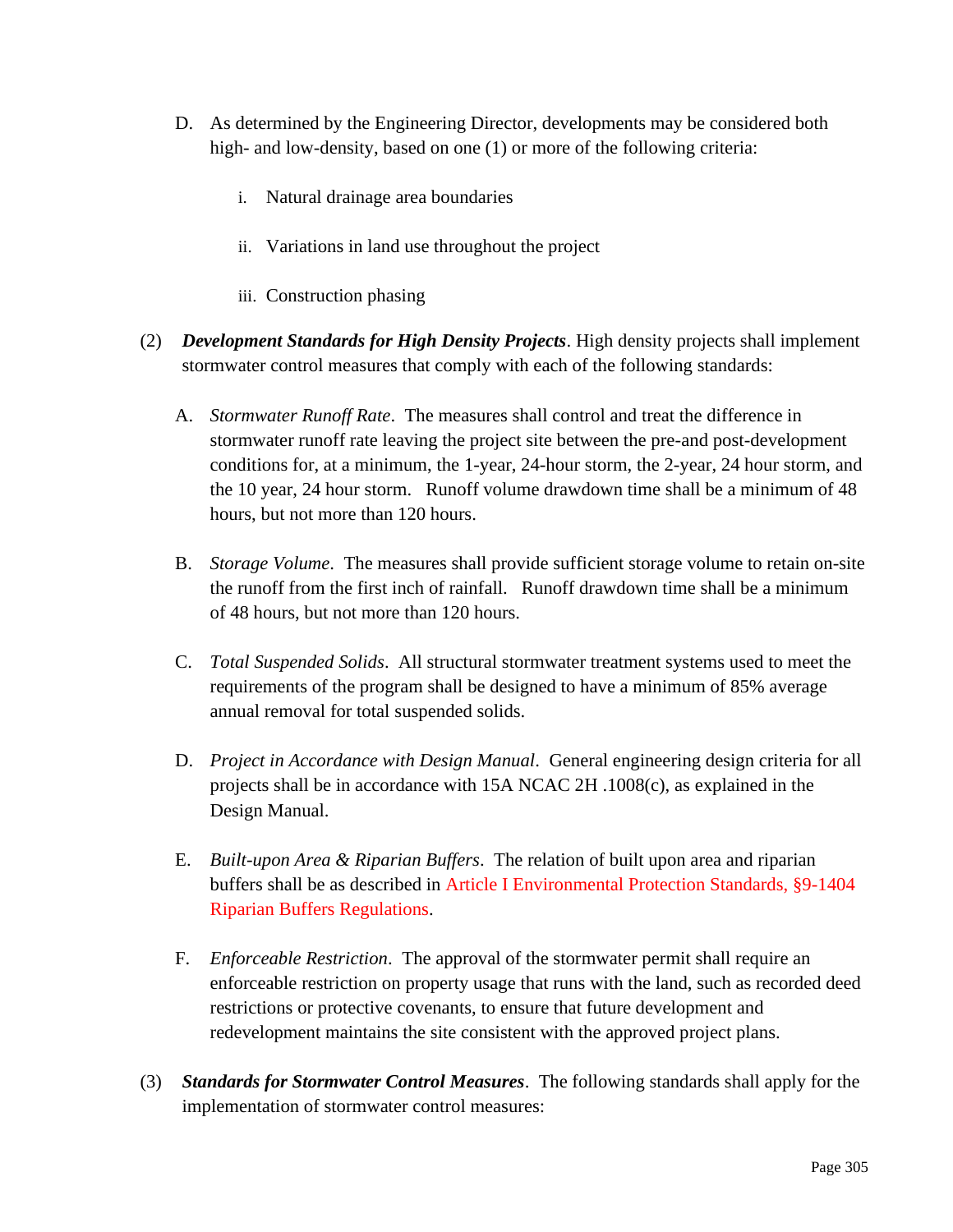- A. *Evaluation According to Contents of Design Manual*. All stormwater control measures and stormwater treatment practices (also referred to as Best Management Practices, or BMPs) required under the Phase II Requirements shall be evaluated by the Stormwater Administrator according to the policies, criteria, and information, including technical specifications and standards and the specific design criteria for each stormwater practice, in the Design Manual. The Stormwater Administrator shall determine whether they will be adequate to meet the requirements of the Phase II Requirements.
- B. *Determination of Adequacy of Alternatives*. Stormwater treatment practices that are designed, and constructed, and maintained in accordance with the criteria and specifications in the Design Manual will be presented to meet the minimum water quality and quantity performance standards of the Phase II Requirements. Whenever an applicant proposes to utilize a practice or practices not designed and constructed in accordance with the criteria and specifications in the Design Manual, the applicant shall have the burden of demonstrating that the practice(s) will satisfy the minimum water quality and quantity performance standards of the Phase II Requirements. The Stormwater Administrator may require the applicant to provide such documentation, calculations, and examples as necessary for the Stormwater Administrator to determine whether such an affirmative showing is made.
- (4) *Completion of Stormwater BMPs*. The developer of any nonresidential development will be expected to have installed and stabilized the final stormwater BMPs supporting their development prior to issuance of a Certificate of Occupancy, unless otherwise specified in §9-1808 Common Application Procedures, z. Site Plan, (3) Site Plan Components, N. Phasing, vi. Stormwater Control Measures. For residential development, the final stormwater device must be installed at such point that 75% of the residential lots are completed and sold.
- (5) *On-Site Wastewater*. On-site systems for domestic wastewater covered by the Phase II Requirements shall be operated and maintained so as to avoid adverse effects on surface water and groundwater, including eutrophication of surface water and microbial or nitrate contamination of groundwater. Septic tank residuals shall be pumped whenever necessary to assume the proper operation of the system to meet these standards, and the septic system shall be reused or disposed of in a manner that does not present significant risk to human health, surface water or groundwater.
- (6) *Variances*. The procedures for applying for a variance are provided in Article Q Procedures & Administration.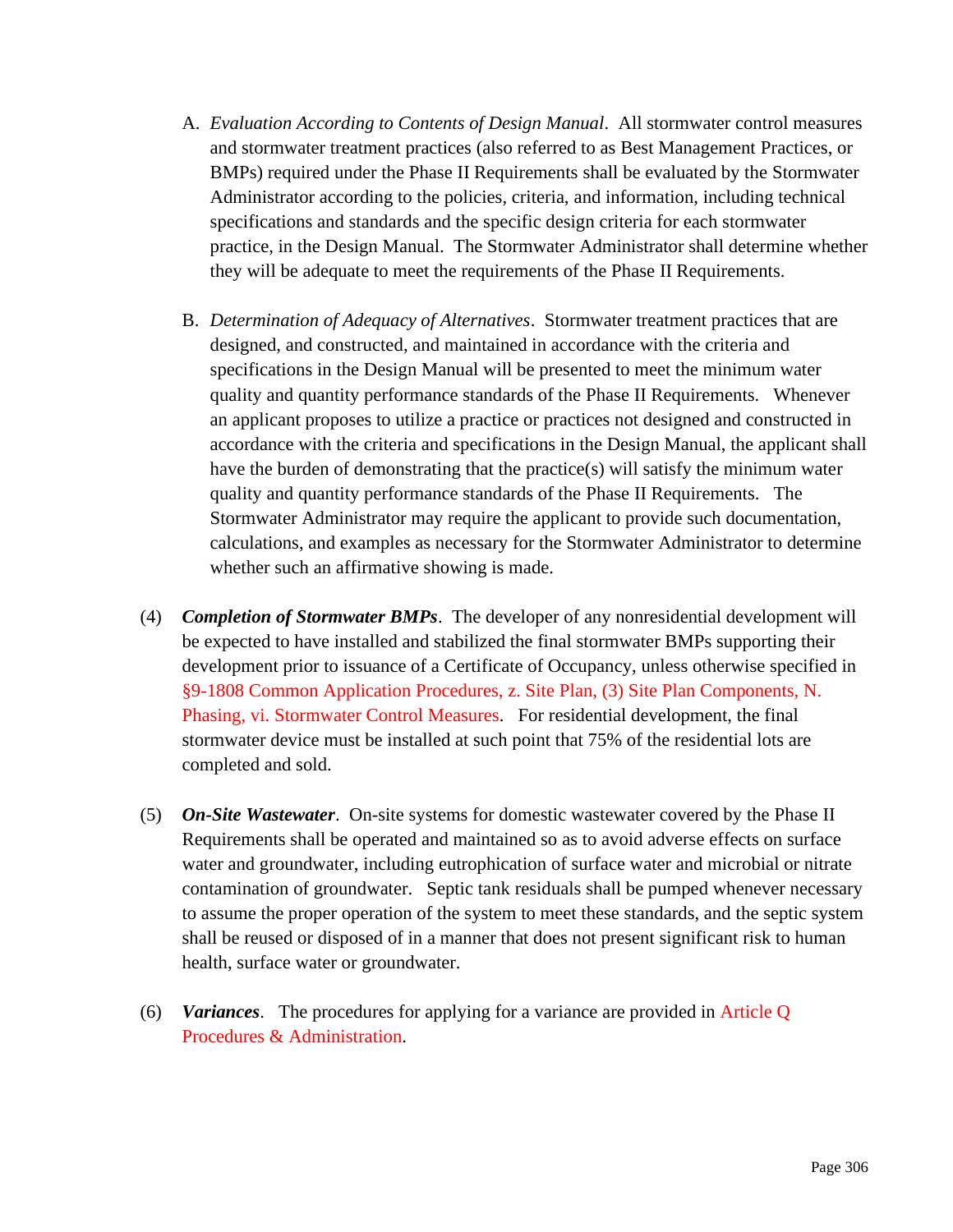### e. **Maintenance**

- (1) *General Standards for Maintenance*. The following maintenance standards shall apply structural BMP's as follows:
	- A. *Function of BMPs as Intended*. The owner of each structural BMP installed pursuant to the Phase II Requirements shall maintain and operate it so as to preserve and continue its function in controlling stormwater quality and quantity at the degree or amount of function for which the structural BMP was designed.
	- B. *Annual Maintenance, Inspection & Report*. The following maintenance inspections and reports are required:
		- i. *Inspection Report*. The person responsible for maintenance of any structural BMP installed pursuant to the Phase II Requirements shall submit to the Stormwater Administrator an inspection report from a qualified registered North Carolina professional engineer, surveyor, or landscape architect services only in their area of competence. The inspection report shall contain all of the following:
			- 1. The name and address of the landowner.
			- 2. The recorded book and page number of the lot of each structural BMP.
			- 3. A statement that an inspection was made of all structural BMPs.
			- 4. The date the inspection was made.
			- 5. *BMP Performance*. A statement that all inspected structural BMPs is performing properly and is in compliance with the terms and conditions of the approved maintenance agreement required by the Phase II Requirements.
			- 6. The original signature and seal of the engineer, surveyor or landscape architect.
		- ii. *Stormwater Administrator Forms*. All inspection reports shall be on forms supplied by the Stormwater Administrator. An original inspection report shall be provided to the Stormwater Administrator beginning one (1) year from the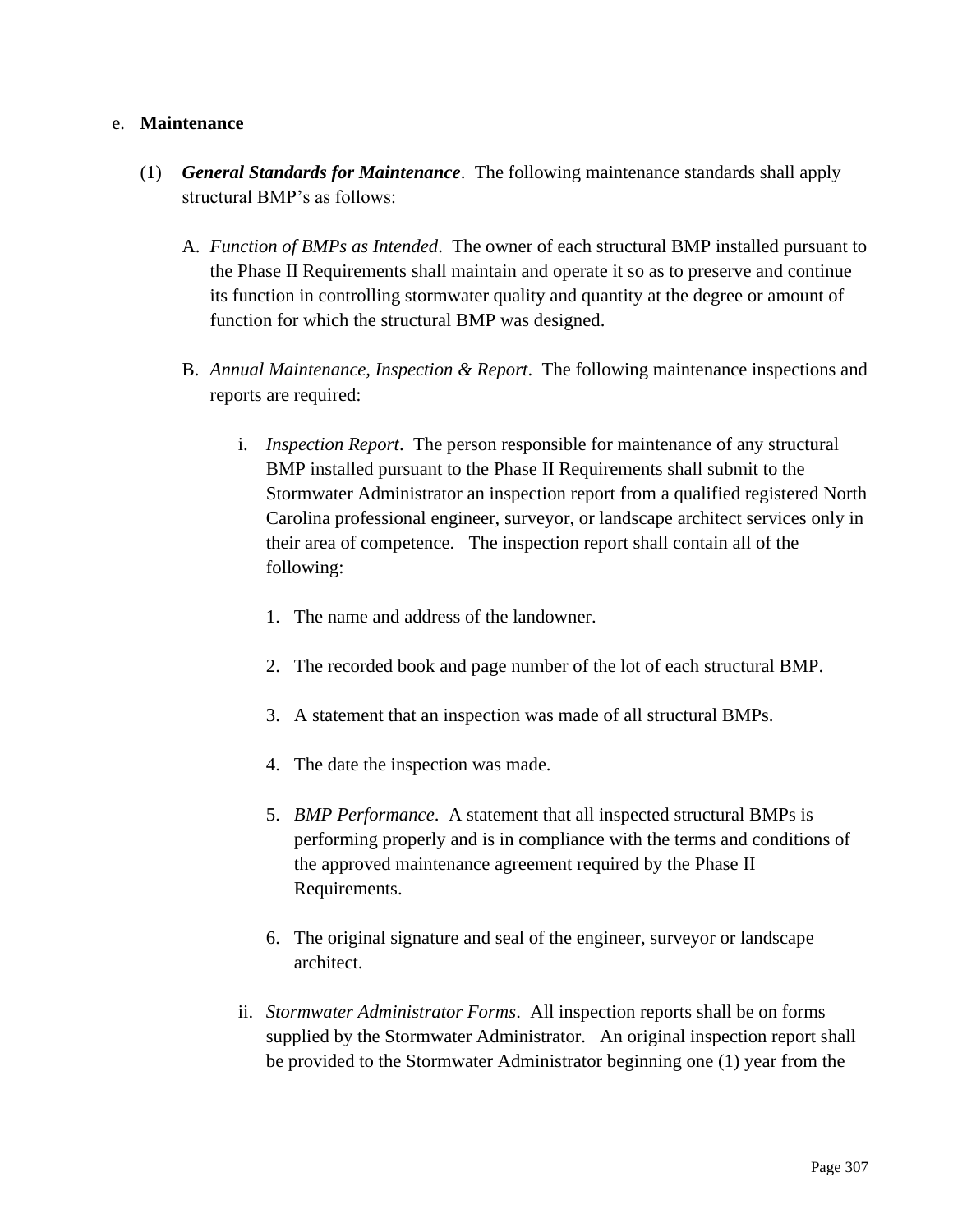date of as-built certification and each year thereafter on or before the date of the as-built certification.

### (2) *Operation & Maintenance Agreement*

- A. *General*. The following standards and responsibilities shall apply to all operation and maintenance agreements:
	- i. *Homeowners' Association Established*. For subdivisions, the Town requires that a homeowner's association (HOA) be formed if only for the purpose of completing the construction, maintenance, and inspection responsibilities as set forth by the Phase II Requirements. The HOA structure and responsibilities shall be established during the preliminary platting process for the subdivision.
	- ii. *Execute Operation & Maintenance Agreement*. Prior to the conveyance or transfer of any lot or building site to be served by a structural BMP pursuant to the Phase II Requirements, the applicant or owner of the site must execute an operation and maintenance agreement that shall be binding on all subsequent owners of the site, portions of the site, and lots or parcels served by the structural BMP. Until the transference of all property, sites or lots served by the structural BMP, the original owner or applicant shall have primary responsibility for carrying out the provisions of this maintenance agreement. Transference to a properly formed HOA can occur as set forth in e. Maintenance, (2), B, viii.
	- iii. *Maintenance & Repair*. The operation and maintenance agreement shall require the owner or owners to maintain, repair and, if necessary, reconstruct the structural BMP, and shall state the terms, conditions, and schedule of maintenance of the structural BMP. In addition, the owner or applicant shall grant to the Town of Fuquay-Varina a right of entry in the event that the Stormwater Administrator has reason to believe that it has become necessary to inspect, monitor, maintain, repair, or reconstruct the structural BMP; however, in no case shall the right of entry, of itself confer an obligation on the Town of Fuquay-Varina to assume responsibility for the structural BMP.
	- iv. *Operation & Maintenance Agreement Approval*. The operation and maintenance agreement shall be approved by the Stormwater Administrator prior to plan approval, and it shall be referred on the final plat and shall be recorded with the Wake County Register of Deeds upon final plat approval. A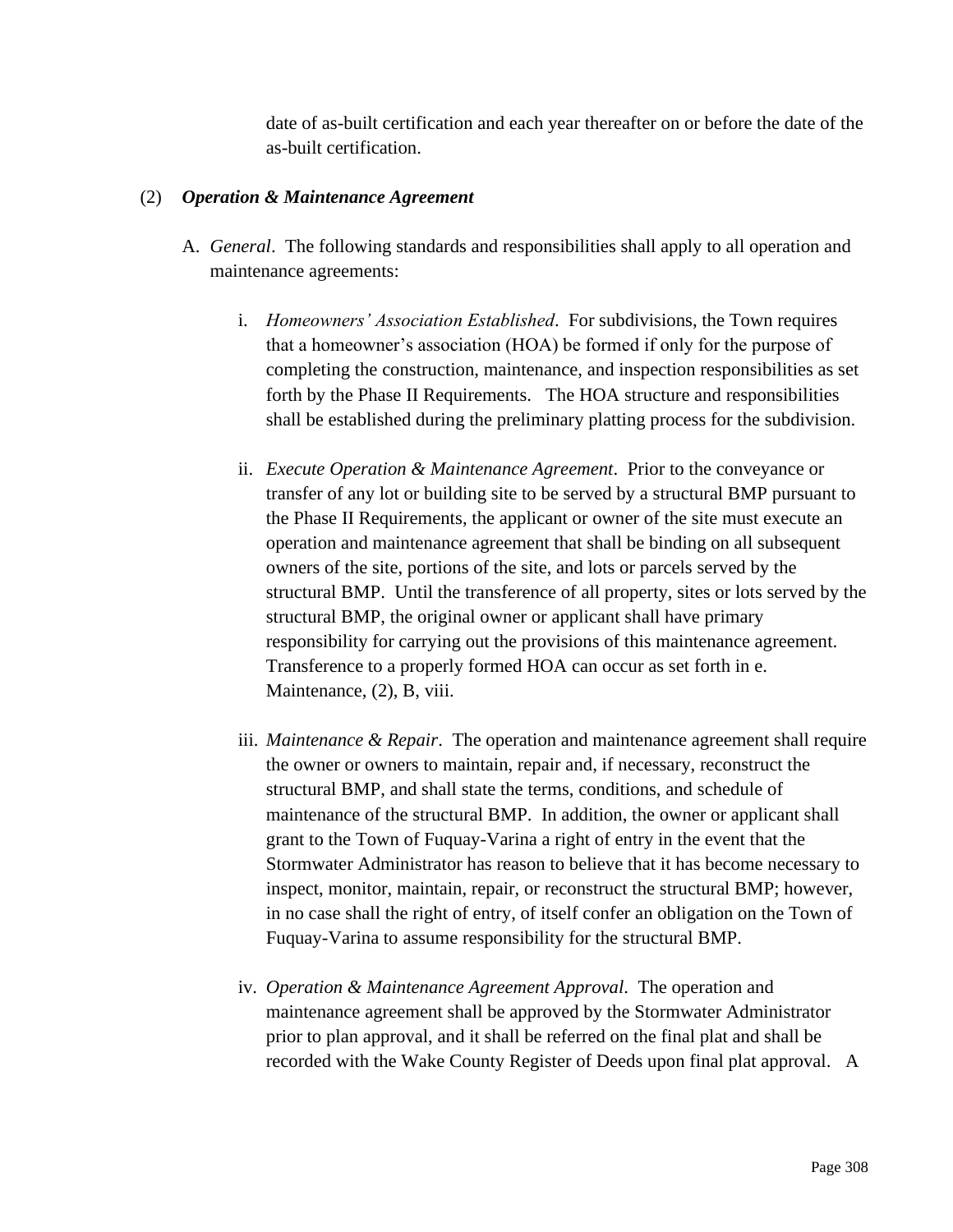copy of the recorded maintenance agreement shall be given to the Stormwater Administrator within 14 days following the recordation.

- B. *Special Requirement for Homeowners' & Other Associations*. For all structural BMPs required pursuant to the Phase II Requirements that are to be or are owned and maintained by a homeowner's association, property owner's association, or similar entity, the required operation and maintenance agreement shall include all of the following provisions:
	- i. *Association Acknowledges Responsibility*. Acknowledgment that the association shall continually operate and maintain the stormwater control and management facilities.
	- ii. *Collection of Dues for Operation & Maintenance*. Pursuant to the responsibilities of the homeowner's association to maintain and fund inspection of structural best management practices, the homeowner's association covenant shall include the right of the homeowner's association to collect dues for the purposes of supporting the operation, maintenance, and repair of structural best management practices that are included in the operation and maintenance agreement. The homeowner's association shall establish in its covenants the ability to assess properties for activities associated with the operation and maintenance of the stormwater devices. The homeowner's association must establish officers and the president of the homeowner's association shall be the primary point of contact regarding management of the BMPs and maintenance.
	- iii. *Town Access Granted*. Granting to the Town of Fuquay-Varina a right of entry to inspect, monitor, maintain, repair, and reconstruct structural BMPs.
	- iv. *Town to Recover Costs*. Allowing the Town of Fuquay-Varina to recover from the association and the members any and all costs the Town of Fuquay-Varina expends to maintain or repair the structural BMPs or to correct any operational deficiencies. Failure to pay the Town of Fuquay-Varina all of its extended cost, after 45 days written notice, shall constitute a breach of the agreement. The Town of Fuquay-Varina shall thereafter be entitled to bring an action against the association to pay, or foreclose upon the lien hereby authorized by the agreement against the property, or both, in case of a deficiency. Interest, collection costs, and attorney fees shall be added to the recovery.
	- v. *Town not Obligated to Maintain or Repair*. A statement that this agreement shall not obligate the Town of Fuquay-Varina to maintain or repair any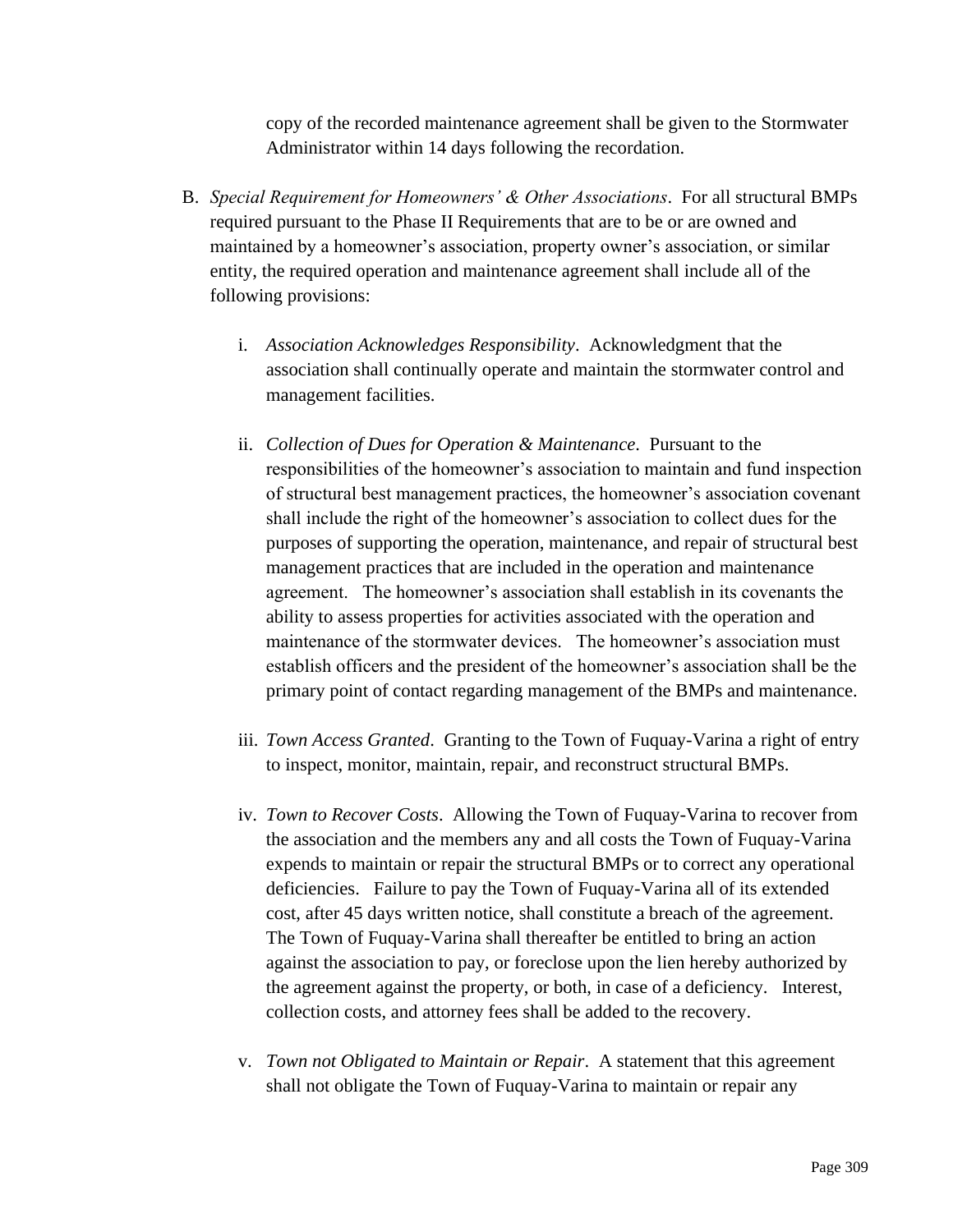structural BMPs and the Town of Fuquay-Varina shall not be liable to any person for the condition or operation of the structural BMPs.

- vi. *Town's Right to Enforce Ordinances & Laws*. A statement that this agreement shall not in any way diminish, limit, or restrict the right of the Town of Fuquay-Varina to enforce any of its ordinances as authorized by law.
- vii. *Indemnify & Hold Harmless*. A provision indemnifying and holding harmless the Town of Fuquay-Varina for any costs and injuries arising from or related to the structural BMPs, unless the Town of Fuquay-Varina has agreed in writing to assume the maintenance responsibility for the BMPs and has accepted dedication of any and all rights necessary to carry out that maintenance.
- viii. *Transfer Responsibility for Maintenance & Repair*. At such times 75% of the lots within the residential subdivision are completed and sold, the property owner/developer will be permitted to transfer responsibility for the BMPs to the homeowner's association that has been established in accordance with the Phase II Requirements if the stormwater management system, including structural BMPs are properly maintained and functioning as designed, as certified by a qualified professional acting within their area of expertise.
- (3) *Inspection Program*. The establishment of an inspection program shall be in accordance with the following:
	- A. *Inspection Program Established*. Inspections and inspection programs by the Town of Fuquay-Varina may be conducted or established on any reasonable basis, including but not limited to, routine inspections, random inspections, inspections based upon complaints or other notice of possible violations, and joint inspections with other agencies inspecting under environmental or safety laws. Inspections may include, but are not limited to, reviewing maintenance and repair records, sampling discharges, surface water, groundwater, and material or water in BMPs, and evaluating the condition of the BMPs.
	- B. *Inspections Requiring Search Warrants*. If the owner or occupant of any property refuses to permit such inspection, the Stormwater Administrator shall proceed to obtain an administrative search warrant pursuant to NC General Statutes 15-27.2 or its successor. No person shall obstruct, hamper or interfere with the Stormwater Administrator while carrying out his or her official duties.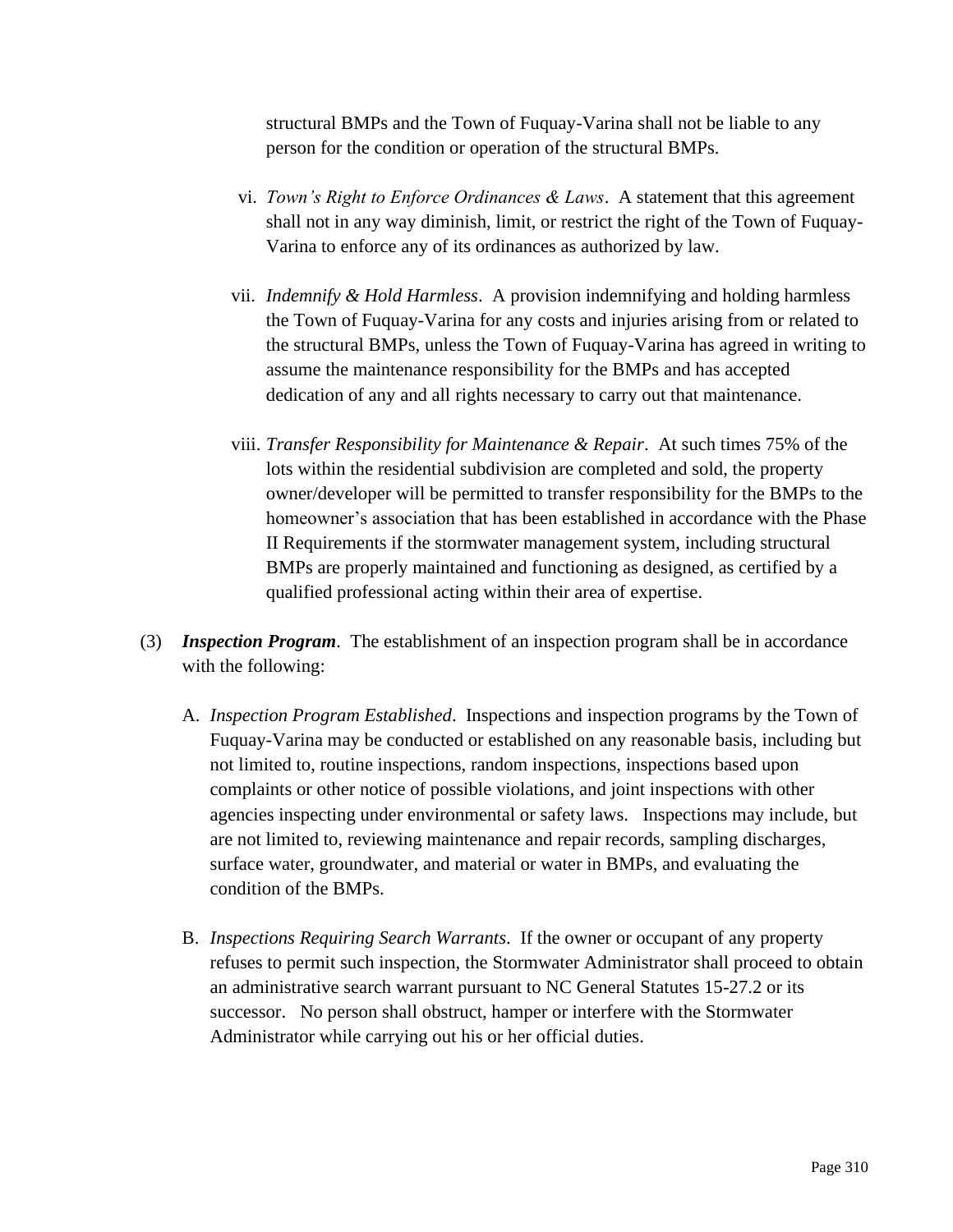- (4) *Performance Security for Installation & Maintenance*. Security for the installation and maintenance of stormwater structural BMP's may be required as follows:
	- A. *Underlying Agreement*. The Town of Fuquay-Varina may, at its discretion and with the execution of an underlying agreement satisfying the requirements of the Town Attorney, require the submittal of a performance security or bond with surety, cash escrow, irrevocable letter of credit or other acceptable legal arrangements prior to approval of a final plat, or prior to completion of a phase of non-residential development as defined in §9-1808 Common Application Procedures, z. Site Plan, (3) Site Plan Components, N. Phasing, in order to ensure that the structural BMPs meet the following conditions:
		- i. *Permit Holder Installs*. Installed by the permit holder as required by the approved stormwater management plan.
		- ii. *Maintained by Owner*. Maintained by the owner as required by the operation and maintenance agreement.
	- B. *Performance Security Amount*. The amount of an installation performance security shall be the total estimated construction cost of the BMPs approved under the permit, plus 25%.
	- C. *Uses of Performance Security*
		- i. *Forfeiture Provisions*. The performance security shall contain forfeiture provisions for failure, after proper notice, to complete work within the time specified, or to initiate or maintain any actions which may be required of the applicant or owner in accordance with the Phase II Requirements, approvals issued pursuant to the Phase II Requirements, or an operation and maintenance agreement established pursuant to the Phase II Requirements.
		- ii. *Default*. Upon default of the owner to construct, maintain, repair and if necessary reconstruct any structural BMP in accordance with the applicable permit or operation and maintenance agreement, the Stormwater Administrator shall obtain and use all or any portion of the security to make necessary improvements based on an engineering estimate. Such expenditure of funds shall only be made after requesting the owner to comply with the permit and/or maintenance agreement. In the event of a default triggering the use of installation performance security, the Town of Fuquay- Varina shall not return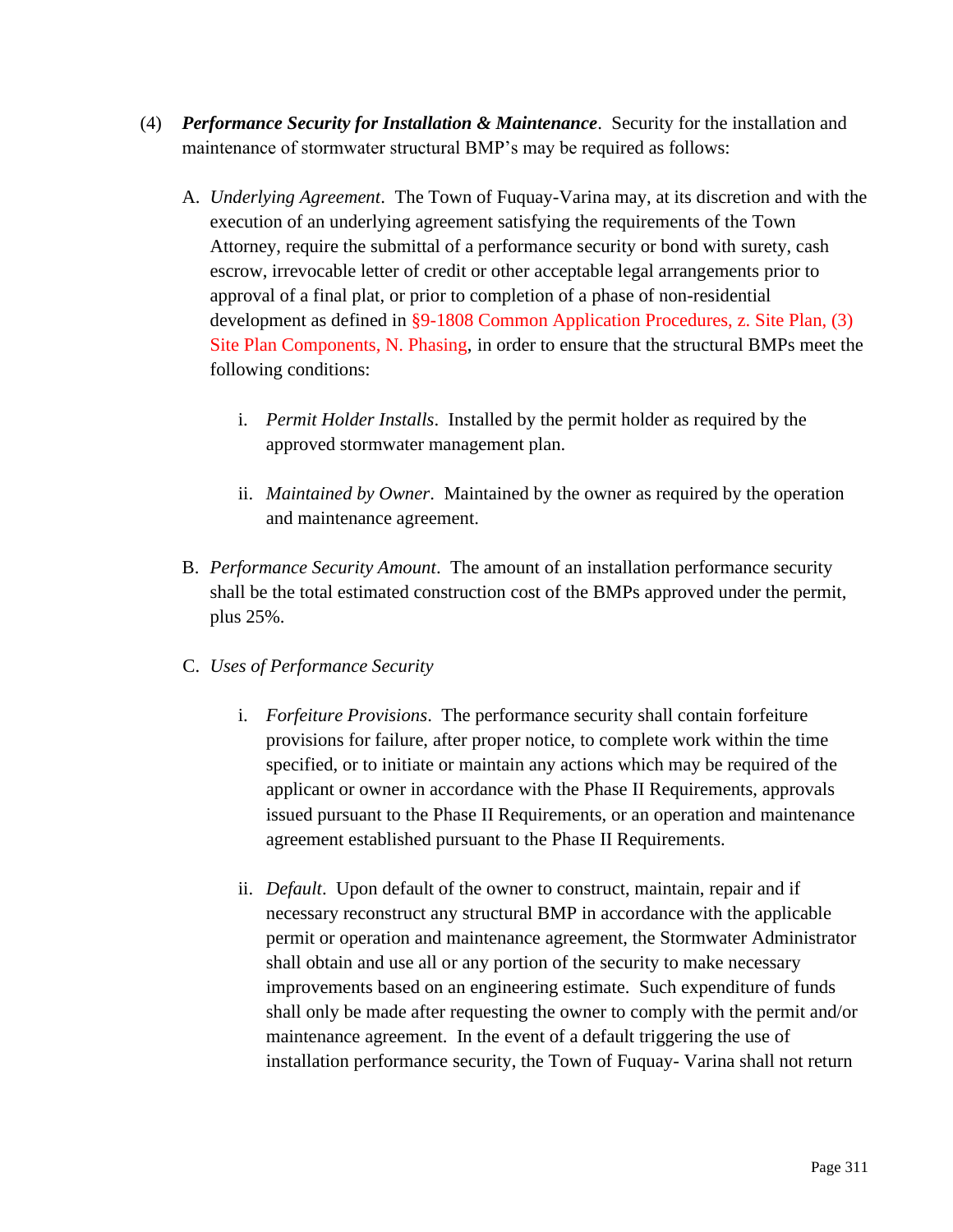any of the unused deposit cash funds or other security, which shall be retained for maintenance.

- iii. *Cost in Excess of Performance Security*. If the Town of Fuquay- Varina takes action upon such failure by the applicant or owner, the Town of Fuquay-Varina may collect from the applicant or owner for the difference should the amount of the reasonable costs of such action exceed the amount of the security held.
- iv. *Refund*. Within 60 days of the final approval, the installation performance shall be refunded to the applicant or terminated, with the exception of any amount attributable to the cost (plus 25%) of landscaping installation and ongoing maintenance associated with the BMPs covered by the security. Any such landscaping shall be inspected one (1) year after installation with replacement for compliance with the approved plans and specifications and, if in compliance, the portion of the financial security attributable to landscaping shall be released.

## (5) *Notice to Owners*

- A. *Deed Recordation & Indications on Plat Map*. The applicable operations and maintenance agreement and private stormwater easement pertaining to every structural BMP shall be referenced on the final plat and shall be recorded with the Wake County Register of Deeds upon final plat approval.
- B. *Signage*. Where appropriate and in the determination of the Stormwater Administrator to assure compliance with the Phase II Requirements, structural BMPs shall be posted with a conspicuous sign stating who is responsible for required maintenance and annual inspection. The sign shall be maintained so as to remain visible and legible.
- (6) *Records of Installation & Maintenance Activities*. The owner of each structural BMP shall keep records of inspections, maintenance, and repairs for at least five (5) years from the date of creation of the record and shall submit the same upon reasonable request to the Stormwater Administrator.
- (7) *Nuisance*. The owner of each stormwater BMP, whether a structural or non-structural BMP, shall maintain the BMPs so as not to create or result in a nuisance condition.
- (8) *Private Stormwater Easement*. Every structural BMP install pursuant to the Phase II Requirements shall be made accessible for adequate maintenance and repair by a private stormwater easement. The private stormwater easement shall provide access to the BMP by way of a public right-of-way. The easement shall be recorded and its terms shall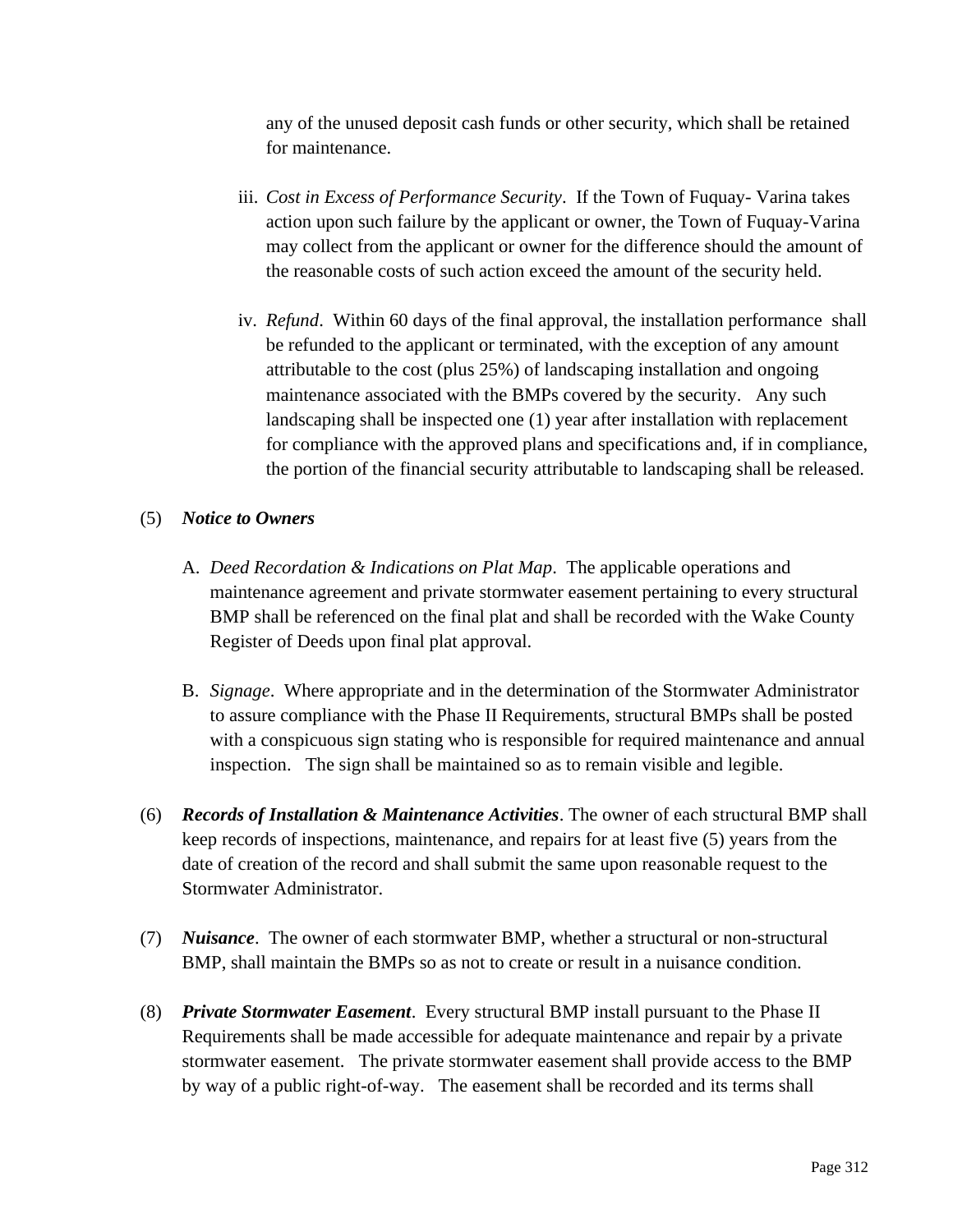specify who may make use of the easement and for what purposes.

(9) *Special Tax Districts*. The Town of Fuquay-Varina reserves the right to use its authority, under Article 23 of the North Carolina General Statutes to establish a special tax district for the purposes of funding stormwater maintenance and compliance activities.

## f. **Enforcement & Violations**

- (1) *General*. The following procedures for enforcement and abatement of violations shall apply:
	- A. *Authority to Enforce*. The provisions of the Phase II Requirements shall be enforced by the Stormwater Administrator or his/her designee, or any authorized agent of the Town of Fuquay-Varina. Whenever this section refers to the Stormwater Administrator, it includes his or her designee as well as any authorized agent of the Town of Fuquay-Varina.
	- B. *Violations are Unlawful*. Any failure to comply with an applicable requirement, prohibition, standard, or limitation imposed by the Phase II Requirements, or the terms or conditions of any permit or other development or redevelopment approval or authorization granted pursuant to the Phase II Requirements, is unlawful and shall constitute a violation of the Phase II Requirements.
	- C. *Each Day is a Separate Violation*. Each day that a violation continues shall constitute a separate and distinct violation or offense.
	- D. *Responsible Persons/Entities*. Any person who directs, constructs, reconstructs, alters (whether actively or passively), or fails to erect, construct, reconstruct, alter, repair or maintain any structure, BMP, practice, or condition in violation of the Phase II Requirements shall be subject to the remedies, penalties and/or enforcement actions in accordance with the Land Development Ordinance. Persons subject to the remedies and penalties set forth herein may include any architect, engineer, builder, contractor, developer, agency, or any other person who participates in, assists, directs, creates, causes, or maintains a condition that results in or constitutes a violation of the Phase II Requirements, or fails to take appropriate action, so that a violation of the Phase II Requirements results or persists; or an owner, any tenant or occupant, or any other person, who has control over, or responsibility for, the use or development of the property on which the violation occurs. For the purposes of this section responsible person(s) shall include but not be limited to: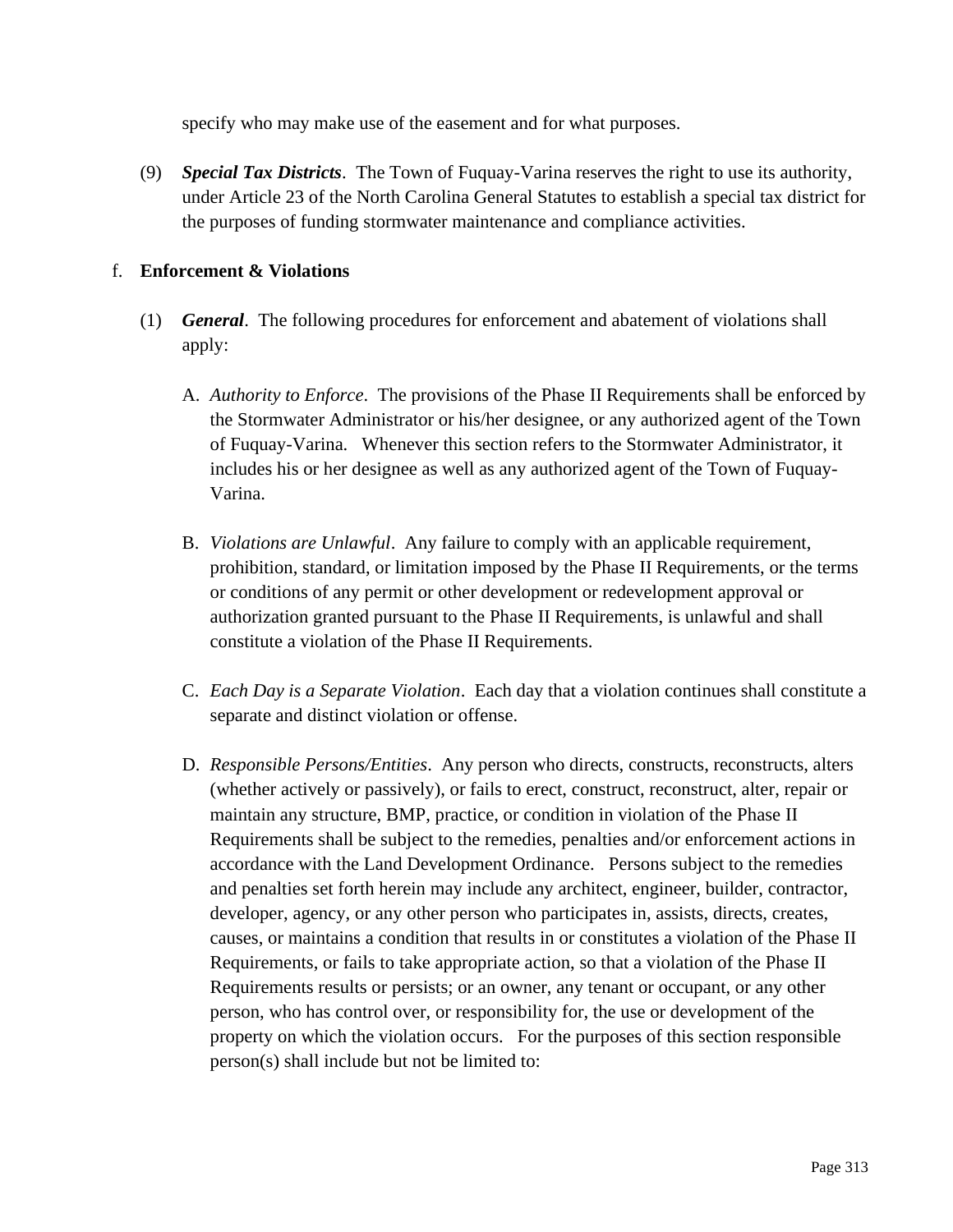- i. *Person Maintaining Condition Resulting in or Constituting a Violation*. An architect, engineer, builder, contractor, developer, agency, or any other person who participates in, assists, directs, creates, causes, or maintains a condition that constitutes a violation of the Phase II Requirements, or fails to take appropriate action, so that a violation of the Phase II Requirements results or persists.
- ii. *Responsibility for Land or Use of Land*. The owner of the land on which the violation occurs, any tenant or occupant of the property, any person who is responsible for stormwater controls or practices pursuant to a private agreement or public document, or any person, who has control over, or responsibility for, the use, development or redevelopment of the property.
- (2) *Remedies & Penalties*. The remedies and penalties provided for violations of the Phase II Requirements, whether civil or criminal, shall be cumulative and in addition to any other remedy provided by law and in accordance with Article R Violations, Penalties & Legal Provisions in the Land Development Ordinance, and may be exercised in any order in accordance to the following:
	- A. *Remedies*. Remedies shall be applied as follows:
		- i. *Withholding of Certificate of Occupancy*. The Stormwater Administrator or other authorized agent may refuse to issue a Certificate of Occupancy for the building or other improvements constructed or being constructed on the site and served by the stormwater practices in question until the applicant or other responsible person has taken the remedial measures set forth in the or has otherwise cured the violation described herein.
		- ii. *Disapproval of Subsequent Permits & Development Approvals*. As long as a violation of the Phase II Requirements continues and it remains uncorrected, the Stormwater Administrator or other authorized agent may withhold, and the Town Board of Commissioners may disapprove, any request for a permit or development approval or authorization provided for by the Land Development Ordinance, or any other ordinance as appropriate, for the land on which the violation occurs.
		- iii. *Injunction, Abatements, Etc*. The Stormwater Administrator, with the written authorization of the Town Manager, may institute an action in a court of competent jurisdiction for a mandatory or prohibitory injunction and order of abatement to correct a violation of the Phase II Requirements in accordance with Article R Violations, Penalties & Legal Provisions of the Land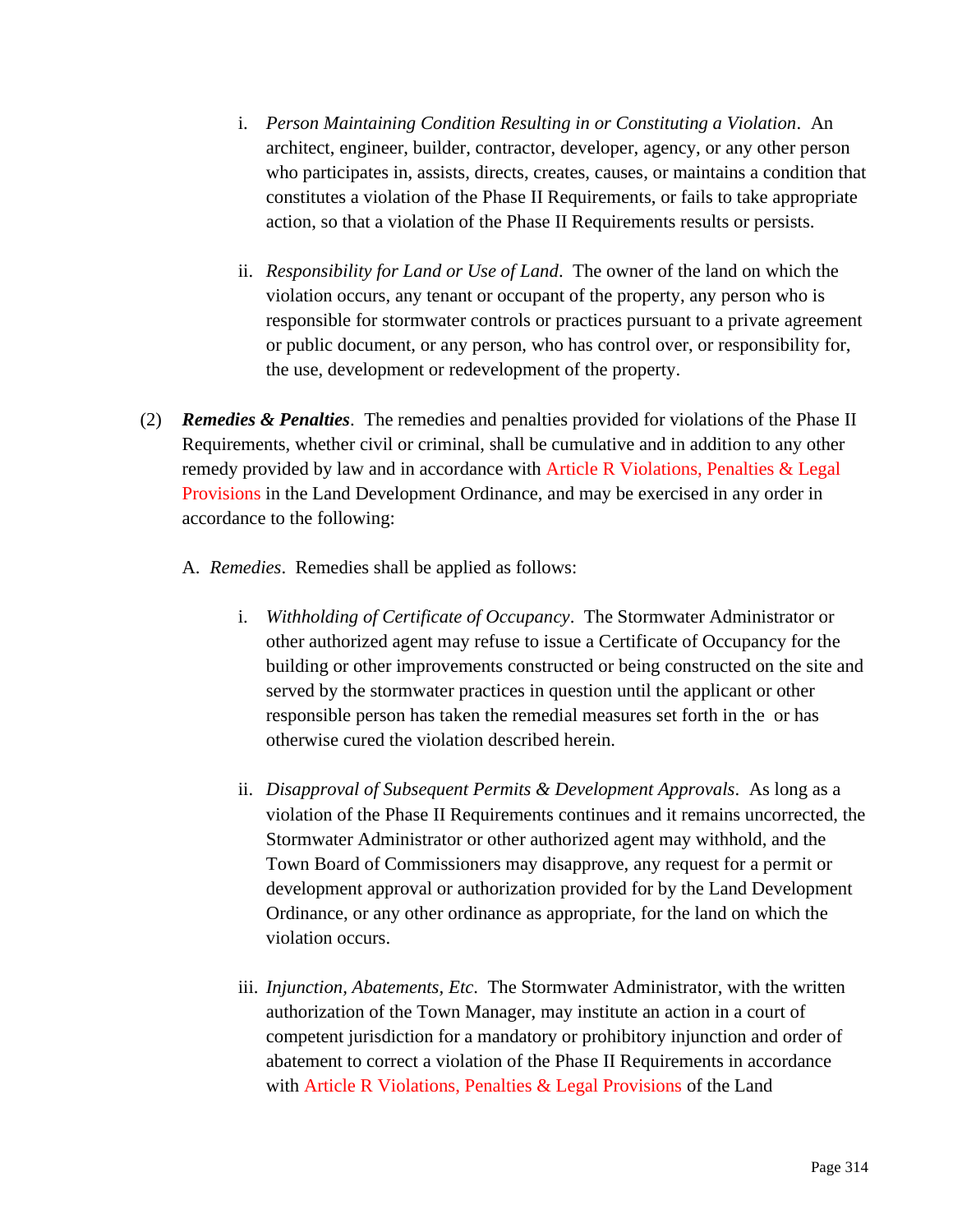Development Ordinance. Any person violating the Phase II Requirements shall be subject to the full range of equitable remedies provided in the North Carolina General Statutes, in common law and the Land Development Ordinance.

- iv. *Correction as Public Health Nuisance/Cost as Lien*. If the violation is deemed dangerous or prejudicial to the public health or public safety and is within the geographic limits prescribed by North Carolina General Statutes §160A-193, the Stormwater Administrator, with the written authorization of the Town Manager, may cause the violation to be corrected and the cost to be assessed as a lien against the property.
- v. *Stop Work Order*. The Stormwater Administrator may issue a stop work order to the person(s) violating the Phase II Requirements in accordance with Article R Violations, Penalties & Legal Provisions. The stop work order shall remain in effect until the person has taken the remedial measures set forth in the Notice of Violation & Correction Order or has otherwise cured the violation or violations described herein. The stop work order may be withdrawn or modified to enable the person(s) to take the necessary remedial measures to cure such violation or violations.
- B. *Civil Penalties*. Violation of the Phase II Requirements may subject the violator to a civil penalty to be recovered in a civil action in the nature of a debt if the violator does not pay the penalty in accordance with Article R Violations, Penalties & Legal Provisions after notice of the violation is issued by the Stormwater Administrator. Civil penalties may be assessed up to the full amount of the penalty to which the Town of Fuquay-Varina is subject for violations of its Phase II Stormwater permit with the North Carolina Department of Environmental and Natural Resources.
- C. *Criminal Penalties*. Violation of this Phase II Requirements may be enforced as a misdemeanor subject to the maximum fine permissible in accordance with Article R Violations, Penalties & Legal Provisions and under North Carolina law.
- (3) *Procedures*. Where a complaint and/or violation has been identified in the following steps shall apply as the procedure to abate such complaint and/or violation:
	- A. *Initiation/Complaint*. Whenever a violation of the Phase II Requirements occurs, or is alleged to have occurred, any person may file a signed and written complaint. Such complaint shall state fully the alleged violation and the bases thereof, and shall be filed with the Stormwater Administrator who shall record the complaint. The complaint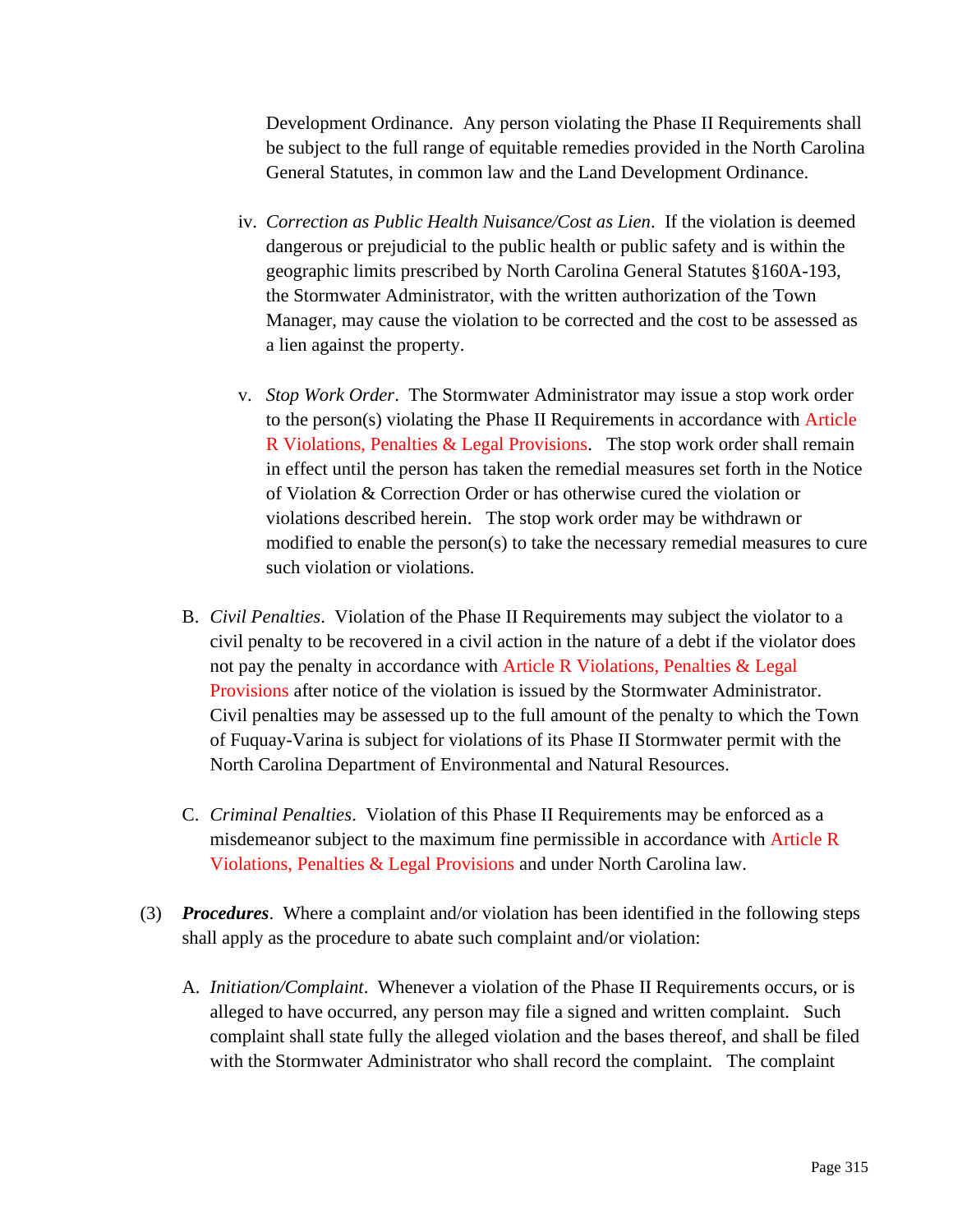shall be investigated promptly by the Stormwater Administrator.

B. *Inspection*. The Stormwater Administrator shall have the authority, upon presentation of proper credentials, to enter and inspect any land, building, structure, or premises to ensure compliance with the Phase II Requirements.

## C. *Notice of Violation & Order to Correct*

- i. *Notice of Violation in Writing.* When the Stormwater Administrator finds that any building, structure, or land is in violation of the Phase II Requirements, the Stormwater Administrator shall notify, in writing, the property owner or other person violating the Phase II Requirements in accordance with Article R Violations, Penalties & Legal Provisions. The notification shall indicate the nature of the violation, contain the address or other description of the site upon which the violation is occurring, order the necessary action to abate the violation, and give a deadline for correcting the violation. If civil penalties are to be assessed, the notice of violation shall also contain a statement of the civil penalties to be assessed, the time of their accrual, and the time within which they must be paid or be subject to collection as a debt.
- ii. *Delivery of Notice of Violation*. The Stormwater Administrator shall deliver the Notice of Violation & Correction Order in accordance with Article R Violations, Penalties & Legal Provisions.
- iii. *Violations Not Corrected*. If a violation is not corrected within the specified period of time, as provided in the notification, the Stormwater Administrator in accordance with Article R Violations, Penalties & Legal Provisions shall take appropriate action under the Phase II Requirements to correct and abate the violation and to ensure compliance with the Phase II Requirements.
- D. *Extension of Time*. A person who receives a Notice of Violation & Correction Order, or the owner of the land on which the violation occurs, may submit to the Stormwater Administrator a written request for an extension of time for correction of the violation in accordance with Article R Violations, Penalties & Legal Provisions. The Stormwater Administrator may grant extensions in addition to the foregoing extension if the violation cannot be corrected within the permitted time due to circumstances beyond the control of the person violating the Phase II Requirements. The Stormwater Administrator may grant an extension only by written notice of extension. The notice of extension shall state the date prior to which the correction must be made, after which the violator will be subject to the penalties described in the Notice of Violation &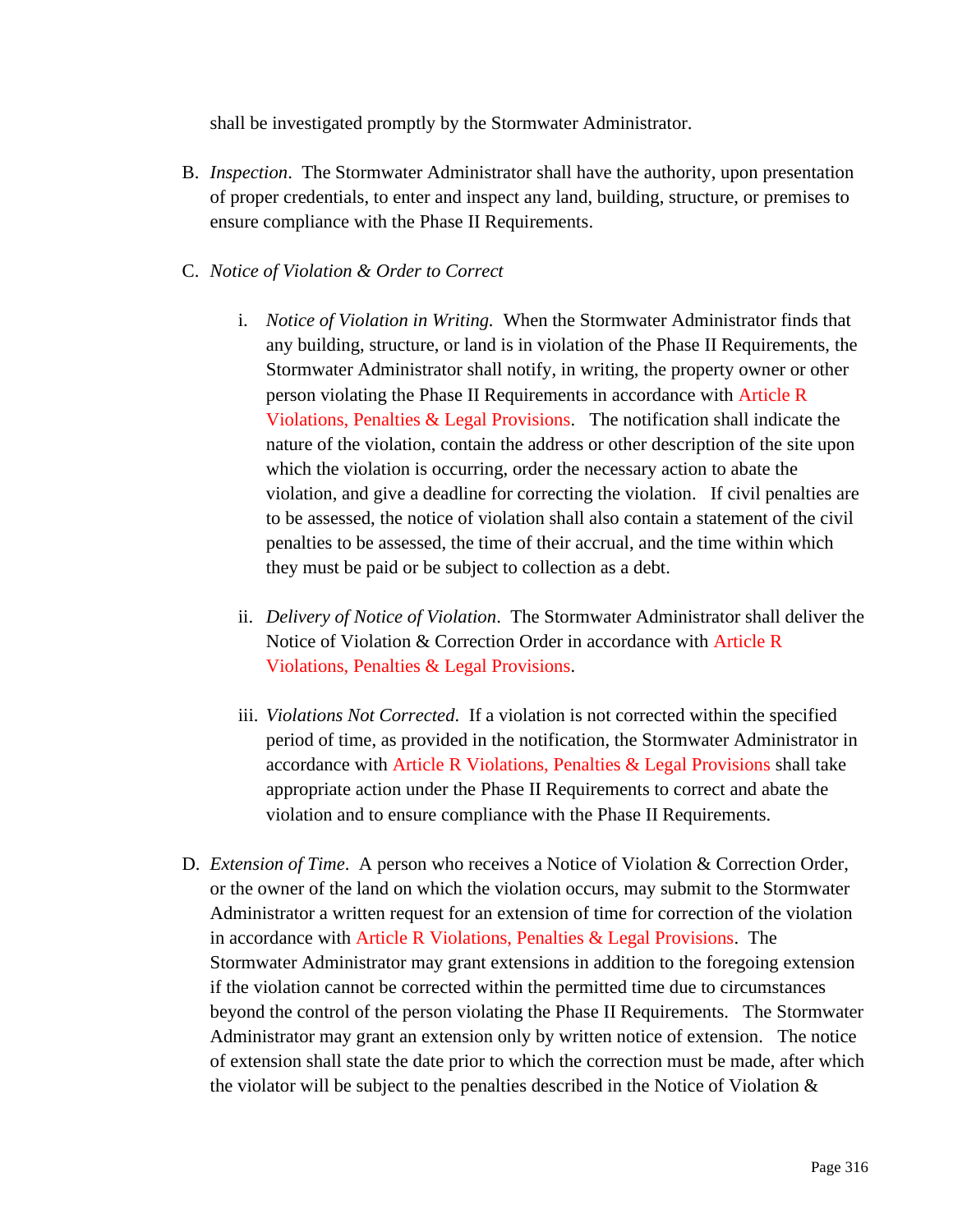Correction Order.

- E. *Enforcement after Time to Correct*. After the time has expired to correct the violation, including any extension(s) if authorized by the Stormwater Administrator, the Stormwater Administrator shall determine if the violation is corrected. If the violation is not corrected, the Stormwater Administrator may act to impose one or more of the remedies and penalties authorized in accordance with Article R Violations, Penalties & Legal Provisions.
- F. *Emergency Enforcement*. If delay in correcting a violation would seriously threaten the effective enforcement of the Phase II Requirements or pose an immediate danger to the public health, safety, or welfare, then the Stormwater Administrator may order the immediate cessation of a violation in accordance with Article R Violations, Penalties & Legal Provisions. Any person so ordered shall cease any violation immediately.

# g. **Illicit Discharges**

- (1) *Illicit Discharges Determined*. No person shall cause or allow the discharge, emission, disposal, pouring, or pumping directly or indirectly into any stormwater conveyance, the waters of the State, or upon the land in any manner and amount that the substance is likely to reach a stormwater conveyance or the waters of the State, in a liquid, solid, gas, or other substance form, other than stormwater. It is further provided that non-stormwater discharges associated with the following activities may be allowed and provided that they do not significantly impact water quality:
	- A. Water line flushing
	- B. Landscape irrigation
	- C. Diverted stream flows
	- D. Rising groundwater
	- E. Uncontaminated groundwater infiltration (as defined at40 CFR 35.2005(20))
	- F. Uncontaminated pumped groundwater
	- G. Discharges from potable water sources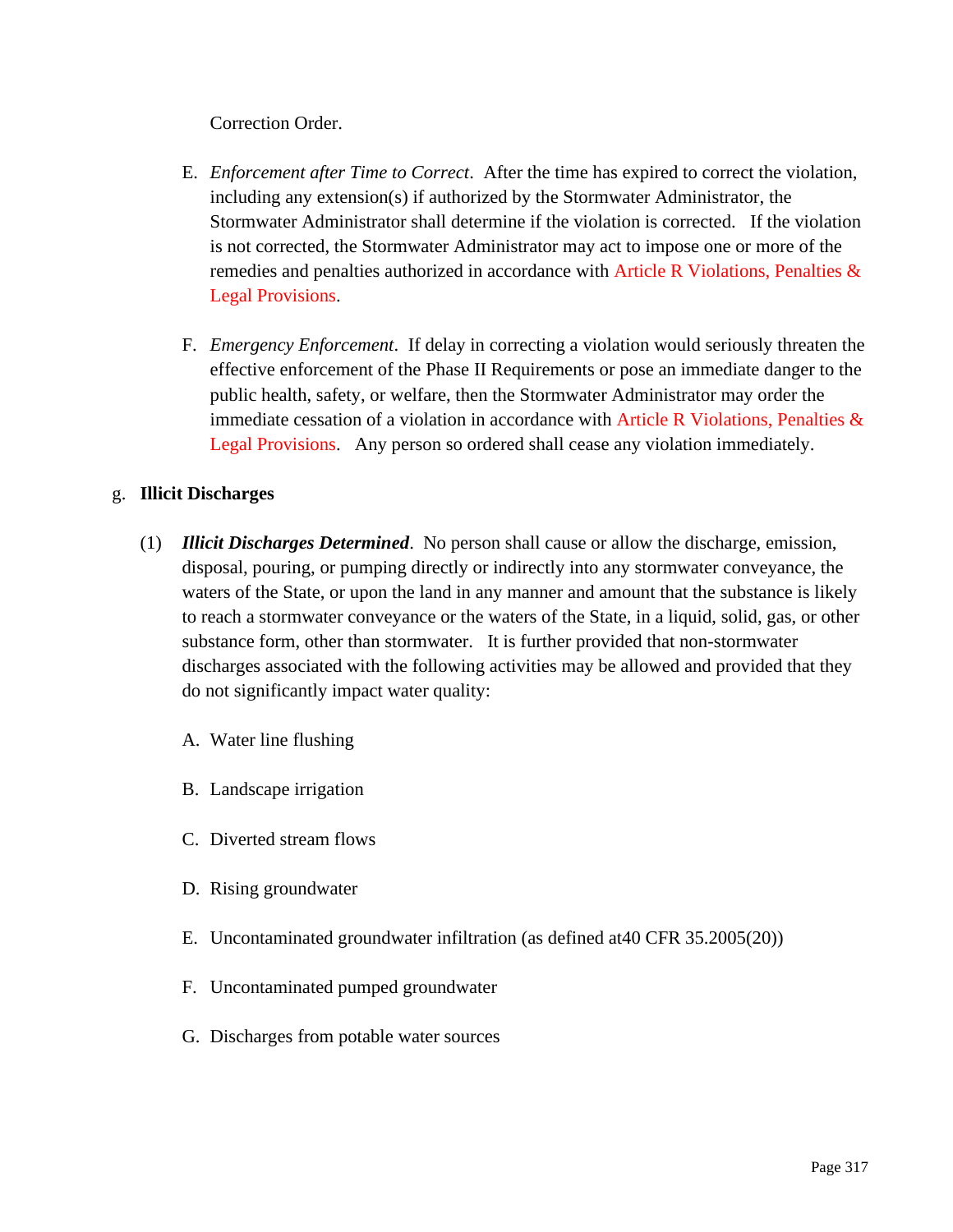- H. Foundation drains
- I. Air conditioning condensation
- J. Irrigation water
- K. Springs
- L. Water from crawl space pumps
- M. Footing drains
- N. Lawn watering

.

- O. Individual residential car washing
- P. Flows from riparian habitats and wetlands
- Q. De-chlorinated swimming pool discharges
- R. Street wash-water
- S. Other Non-Stormwater Discharges for which a valid NPDES discharge permit has been approved and issued by the State of North Carolina, and provided that any such discharges to the municipality's separate storm-sewer system shall be authorized by the Town of Fuquay-Varina.
- T. Prohibited Substances including but are not limited to; oil, antifreeze, chemicals, animal waste, paints, garbage, litter, hazardous substance under the Resource Conservation and Recovery Act.

## (2) *Illicit Connections*

A. *Connection to a Stormwater Conveyance*. Connection to a stormwater conveyance or stormwater conveyance system that allows the discharge of non-stormwater, other than the exclusions described in (1) above, are unlawful. Prohibited connections include but are not limited to, floor drains, wastewater from washing machines or sanitary sewers, wash water from commercial vehicle washing or steam cleaning, and wastewater from septic systems.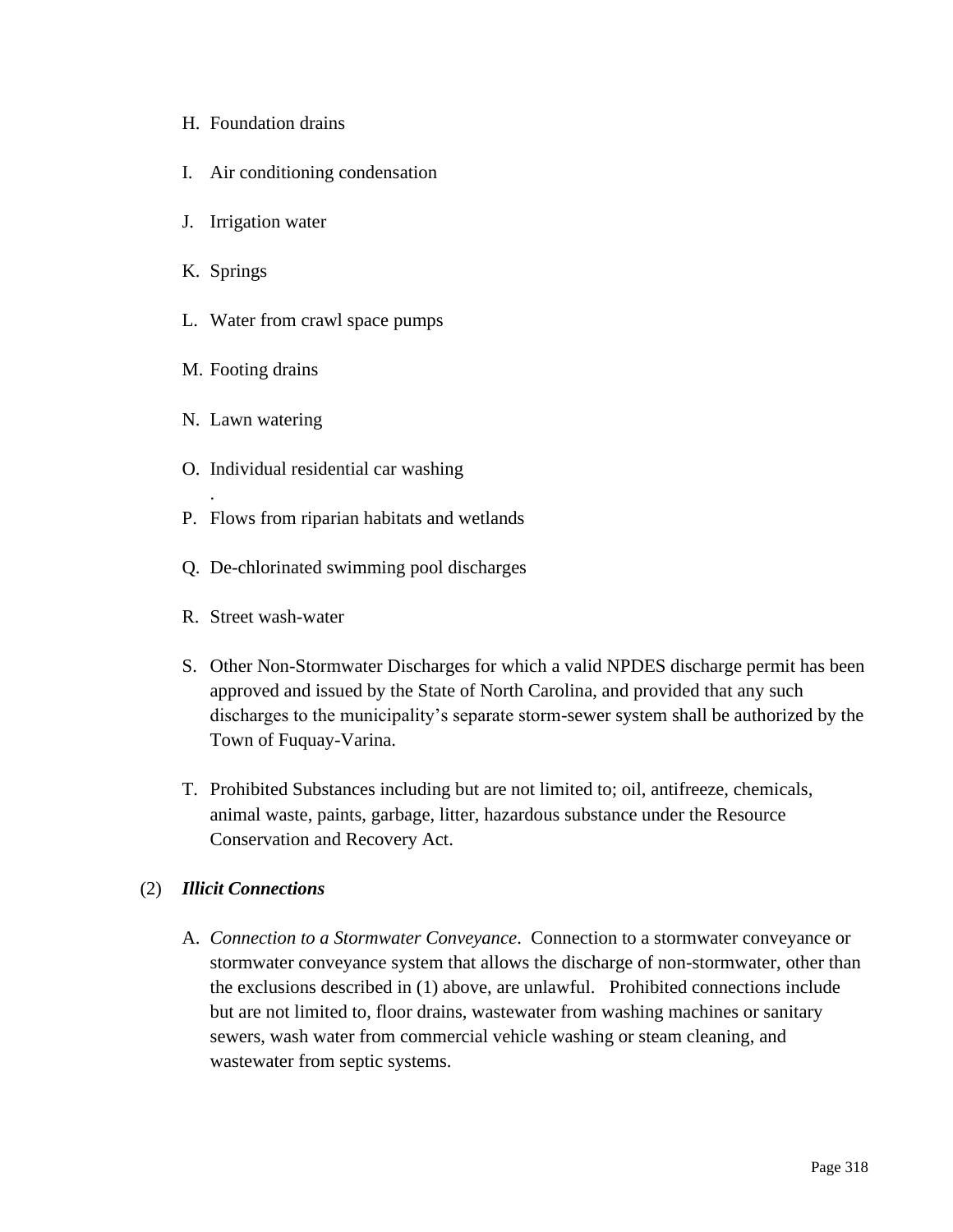- B. *Existing Connections in Violation*. Where such connections exist in violation of the Phase II Requirements, and said connections were made prior to the adoption of the Phase II Requirements or any other ordinance prohibiting such connections, the property owner or the person using said connections shall remove the connection within one (1) year following the effective date of the Phase II Stormwater Requirements.
- C. *Designated Time to Remove Connection*. The Stormwater Administrator shall designate the time within which the connection shall be removed where it is determined that said connection:
	- i. *Discharge of Hazardous Material*. May result in the discharge of hazardous materials or may pose an immediate threat to health and safety, or is likely to result in immediate injury and harm to real or personal property, natural resources, wildlife, or habitat.
	- ii. *Validation of other Regulations or Ordinance*. Was made in violation of any applicable regulation or ordinance, other than the Phase II Requirements.
- D. *Set Time Limit for Compliance*. In setting the time limit for compliance, the Stormwater Administrator shall take into consideration the following:
	- i. *Quantity & Complexity*. The quantity and complexity of the work.
	- ii. *Delays*. The consequences of delay.
	- iii. *Potential Harm*. The potential harm to the environment, to the public health, and to public and private property.
	- iv. *Cost*. The cost of remedying the damage.
- (3) *Spills*. Spills or leaks having the potential to discharge into a stormwater conveyance system shall be abated in accordance with the following standards:
	- A. *Spills or Leaks Discharge*. Spills or leaks of polluting substance released, discharged to, or having the potential to be released or discharge to the stormwater conveyance system, shall be contained, controlled, collected, and properly disposed. All affected areas shall be restored to their pre-existing condition.
	- B. *Responsible Person(s)*. Persons in control of the polluting substance immediately prior to their release or discharge, and persons owning the property on which the substance